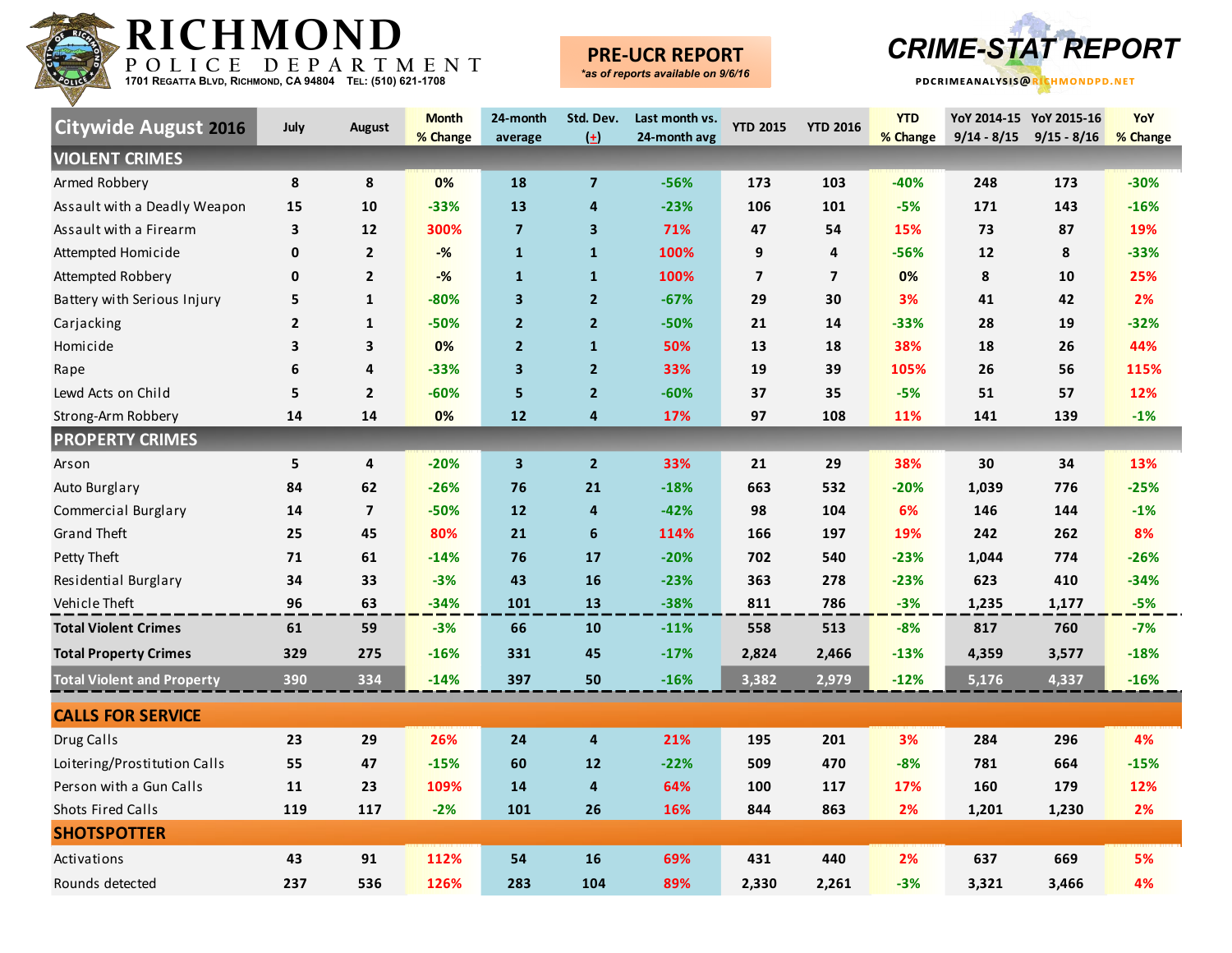

## **PRE-UCR REPORT**



| <b>Citywide August 2016</b>                                 | July            | <b>August</b>   | <b>Month</b><br>Change | 24-month<br>average | Std. Dev.<br>$\left( \pm \right)$ | Last month vs.<br>24-month avg | <b>YTD 2015</b> | <b>YTD 2016</b> | <b>YTD</b><br>Change |                 | YoY 2014-15 YoY 2015-16<br>$9/14 - 8/15$ $9/15 - 8/16$ | YoY<br>% Change |
|-------------------------------------------------------------|-----------------|-----------------|------------------------|---------------------|-----------------------------------|--------------------------------|-----------------|-----------------|----------------------|-----------------|--------------------------------------------------------|-----------------|
| <b>ARRESTS</b>                                              |                 |                 |                        |                     |                                   |                                |                 |                 |                      |                 |                                                        |                 |
| <b>Adult Arrests</b>                                        | 144             | 137             | $-5%$                  | 176                 | 29                                | $-22%$                         | 1,578           | 1,215           | $-23%$               | 2,389           | 1,834                                                  | $-23%$          |
| Juvenile Arrests                                            | 1               | 8               | 700%                   | 9                   | $\overline{\mathbf{5}}$           | $-11%$                         | 72              | 47              | $-35%$               | 103             | 105                                                    | 2%              |
| <b>Felony Arrests</b>                                       | 66              | 55              | $-17%$                 | 71                  | 15                                | $-23%$                         | 645             | 489             | $-24%$               | 969             | 727                                                    | $-25%$          |
| Misdemeanor Arrests                                         | 38              | 49              | 29%                    | 72                  | 14                                | $-32%$                         | 626             | 461             | $-26%$               | 953             | 767                                                    | $-20%$          |
| <b>Turned Over</b>                                          | 41              | 41              | 0%                     | 42                  | 10                                | $-2%$                          | 379             | 312             | $-18%$               | 570             | 445                                                    | $-22%$          |
| Arrestees Booked                                            | 138             | 141             | 2%                     | 179                 | 30                                | $-21%$                         | 1,616           | 1,213           | $-25%$               | 2,423           | 1,875                                                  | $-23%$          |
| Arrestees Cited                                             | 4               | 4               | 0%                     | 4                   | $\overline{\mathbf{3}}$           | 0%                             | 27              | 34              | 26%                  | 56              | 48                                                     | $-14%$          |
| Arrestees 849ed                                             | 3               | 0               | $-100%$                | $\mathbf{1}$        | $\mathbf{1}$                      | $-100%$                        | $\overline{7}$  | 15              | 114%                 | 13              | 16                                                     | 23%             |
| <b>Total Arrests</b>                                        | 145             | 145             | 0%                     | 185                 | 30                                | $-22%$                         | 1,650           | 1,262           | $-24%$               | 2,492           | 1,939                                                  | $-22%$          |
| <b>COMMUNICATIONS</b>                                       |                 |                 |                        |                     |                                   |                                |                 |                 |                      |                 |                                                        |                 |
| 911 Calls                                                   | 2,168           | 2,003           | $-8%$                  | 1,896               | 134                               | 6%                             | 14,933          | 15,606          | 5%                   | 22,132          | 23,374                                                 | 6%              |
| Other Incoming Calls                                        | 6,743           | 6,679           | $-1%$                  | 6,823               | 619                               | $-2%$                          | 57,671          | 52,637          | $-9%$                | 86,900          | 76,861                                                 | $-12%$          |
| <b>Total Calls</b>                                          | 8,911           | 8,682           | $-3%$                  | 8,719               | 591                               | 0%                             | 72,604          | 68,243          | $-6%$                | 109,032         | 100,235                                                | $-8%$           |
| Calls Routed to Patrol                                      | 6,047           | 5,595           | $-7.5%$                | 5,540               | 419                               | 1%                             | 44,570          | 45,030          | 1%                   | 65,779          | 67,190                                                 | 2%              |
| <b>Officer-Initiated Calls</b>                              | 2,864           | 3,087           | 7.8%                   | 3,179               | 702                               | $-3%$                          | 28,034          | 23,213          | $-17%$               | 43,253          | 33,045                                                 | $-24%$          |
| <b>Total Patrol Calls</b>                                   | 8,911           | 8,682           | $-2.6%$                | 8,719               | 591                               | 0%                             | 72,604          | 68,243          | $-6%$                | 109,032         | 100,235                                                | $-8%$           |
| % Officer-Initiated Calls                                   | 32%             | 36%             | 11%                    | 36%                 | $\blacksquare$                    | $-1%$                          | 39%             | 34%             | $-12%$               | 40%             | 33%                                                    | $-7%$           |
| <b>CALL VOLUME</b>                                          |                 |                 |                        |                     |                                   |                                |                 |                 |                      |                 |                                                        |                 |
| Priority 1 (P1) Calls                                       | 147             | 154             | 5%                     | 145                 | 17                                | 6%                             | 1,110           | 1,215           | 9%                   | 1,689           | 1,789                                                  | 6%              |
| Priority 2 (P2) Calls                                       | 3,011           | 2,713           | $-10%$                 | 2,551               | 208                               | 6%                             | 20,372          | 21,225          | 4%                   | 30,099          | 31,115                                                 | 3%              |
| Priority 3 (P3) Calls                                       | 2,694           | 2,584           | $-4%$                  | 2,460               | 225                               | 5%                             | 19,892          | 20,414          | 3%                   | 29,702          | 29,330                                                 | $-1%$           |
| <b>AVERAGE OF MEDIAN RESPONSE TIME (in minutes:seconds)</b> |                 |                 |                        |                     |                                   |                                |                 |                 |                      |                 |                                                        |                 |
| P1 Median Reponse Time                                      | 05:35           | 06:31           | 17%                    | 05:51               | 00:28                             | 11%                            | 05:35           | 05:55           | 6%                   | 05:36           | 06:07                                                  | 9%              |
| P2 Median Response Time                                     | 10:57           | 11:00           | 0%                     | 10:27               | 00:56                             | 5%                             | 10:13           | 10:47           | 6%                   | 09:56           | 10:57                                                  | 10%             |
| P3 Median Response Time                                     | 06:39           | 06:37           | $-1%$                  | 07:48               | 01:36                             | $-15%$                         | 08:19           | 07:29           | $-10%$               | 07:30           | 08:07                                                  | 8%              |
| <b>Crime Rate by Population</b>                             | <b>Jul 2016</b> | <b>Aug 2016</b> | <b>Change</b>          |                     |                                   |                                | <b>YTD 2015</b> | <b>YTD 2016</b> | <b>YTD%</b>          | <b>YoY Prev</b> | <b>YoY Curr</b>                                        | YoY %           |
| Population size                                             | 109,716         | 109,716         | 0%                     |                     |                                   |                                | 108,565         | 109,716         | 1%                   | 108,565         | 109,716                                                | 1%              |
| Part I Violent Only                                         | 55.60           | 53.78           | $-3%$                  |                     |                                   |                                | 514.0           | 467.6           | $-9%$                | 752.5           | 700.0                                                  | $-7%$           |
| Part I Property Only                                        | 299.9           | 250.6           | $-16%$                 |                     |                                   |                                | 2601.2          | 2247.6          | $-14%$               | 4015.1          | 3260.2                                                 | $-19%$          |
| Part I Total (Violent + Property)                           | 355.5           | 304.4           | $-14%$                 |                     |                                   |                                | 3115.2          | 2715.2          | $-13%$               | 4767.7          | 3952.9                                                 | $-17%$          |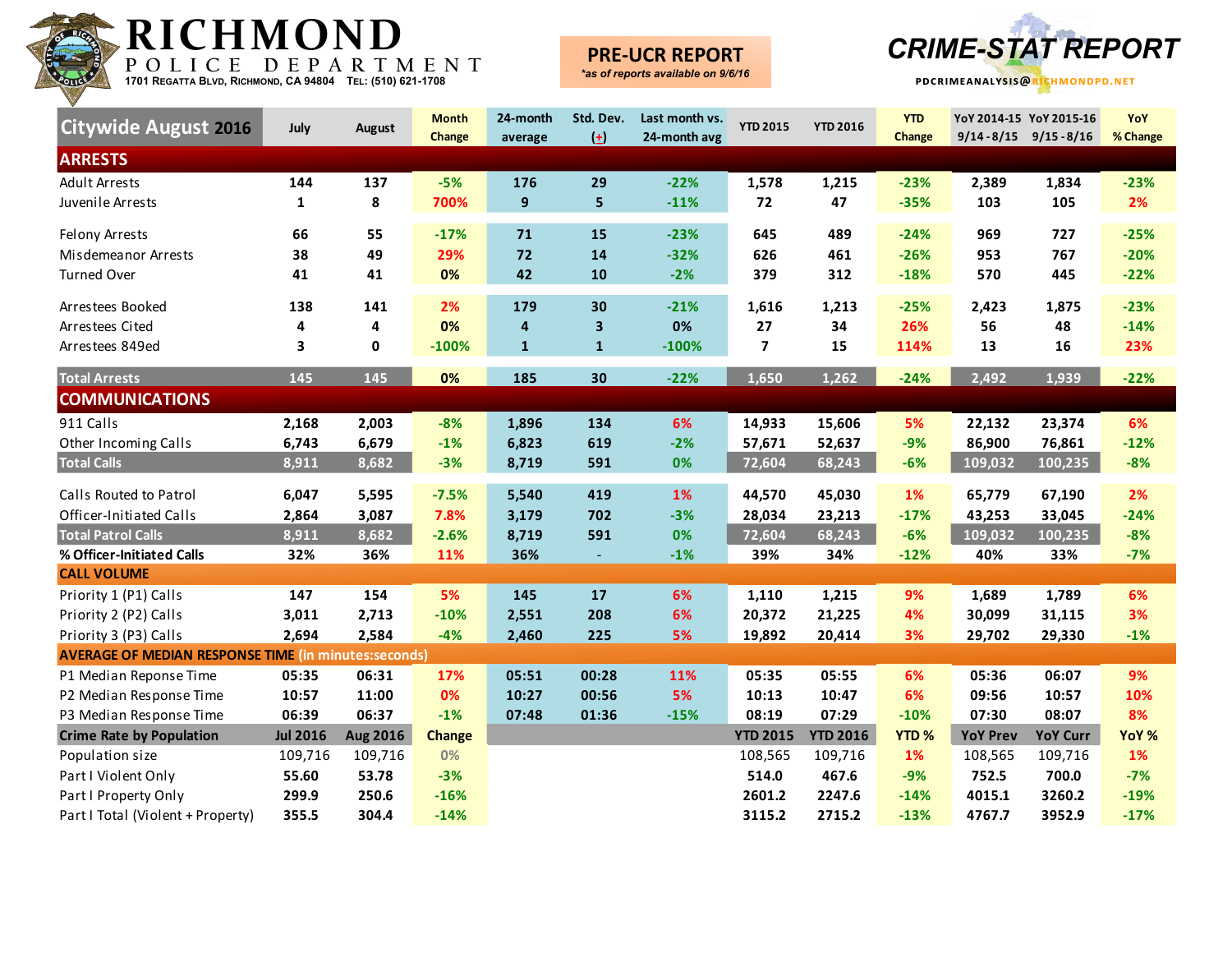





*Percentage Change Citywide — Total Violent and Property Crime*

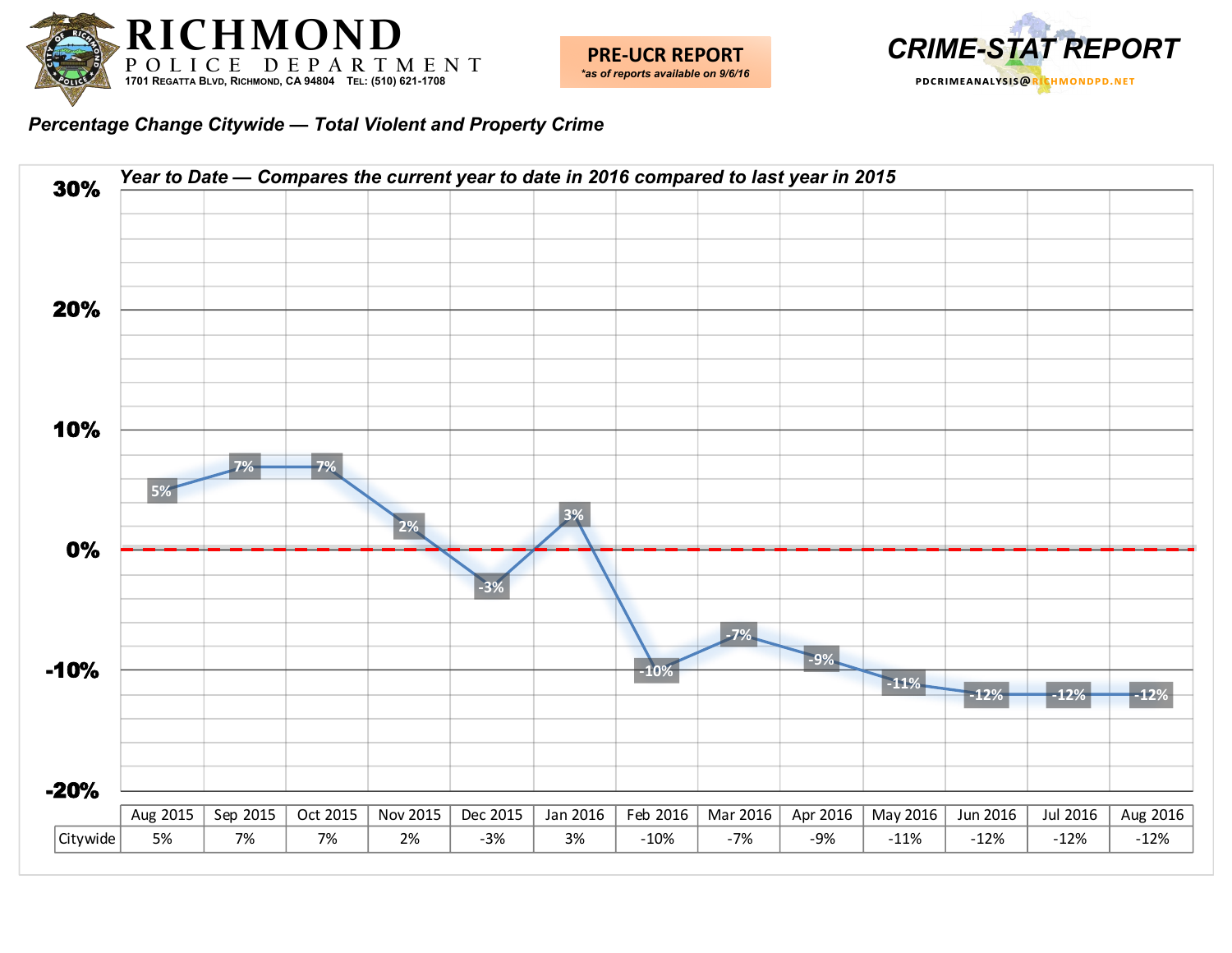



*Percentage Change Citywide — Total Violent and Property Crime*

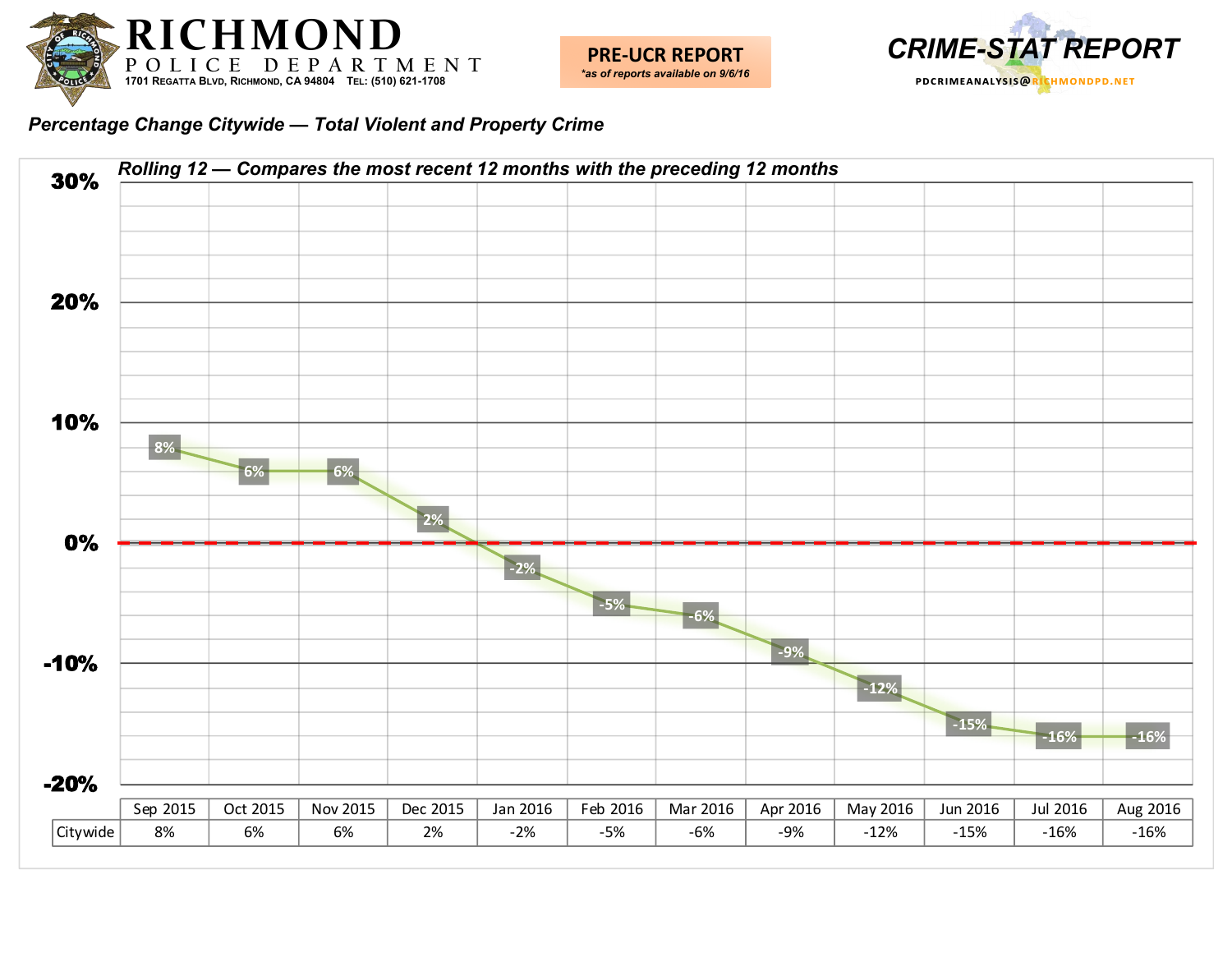



#### *Percentage Change by District — Total Violent and Property Crime*



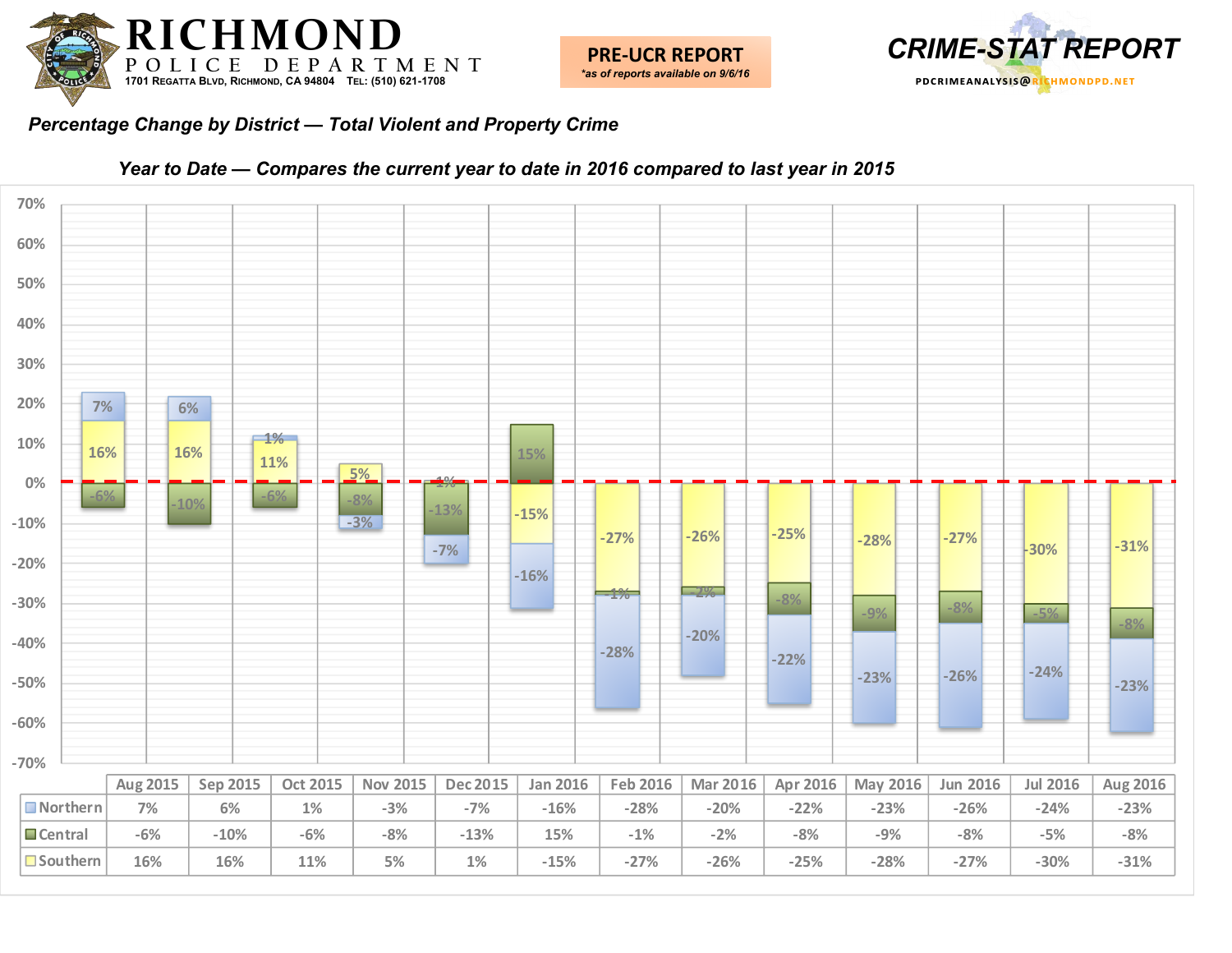



#### *Percentage Change by District — Total Violent and Property Crime*



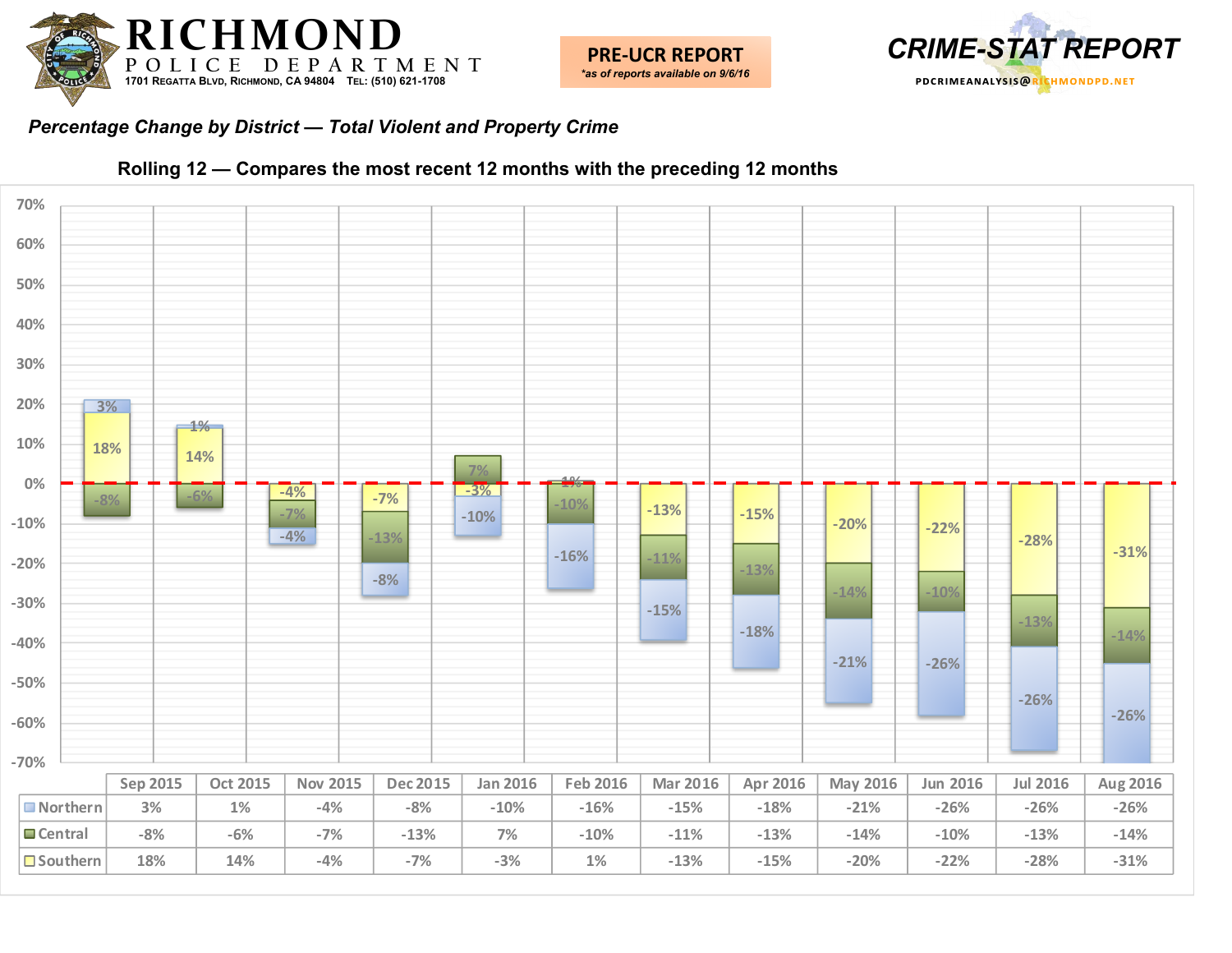





## **Violent Crime Rate per 100,000 by California City First Half 2014 and 2015**

 $2015$  2014

[https://en.wikipedia.org/wiki/List\\_of\\_United\\_States\\_cities\\_by\\_crime\\_rate\\_\(2014\)](https://en.wikipedia.org/wiki/List_of_United_States_cities_by_crime_rate_(2014))

Calculated crime rates per other major cities in the US (See column 4, Violent Crime and column 9, Property Crime)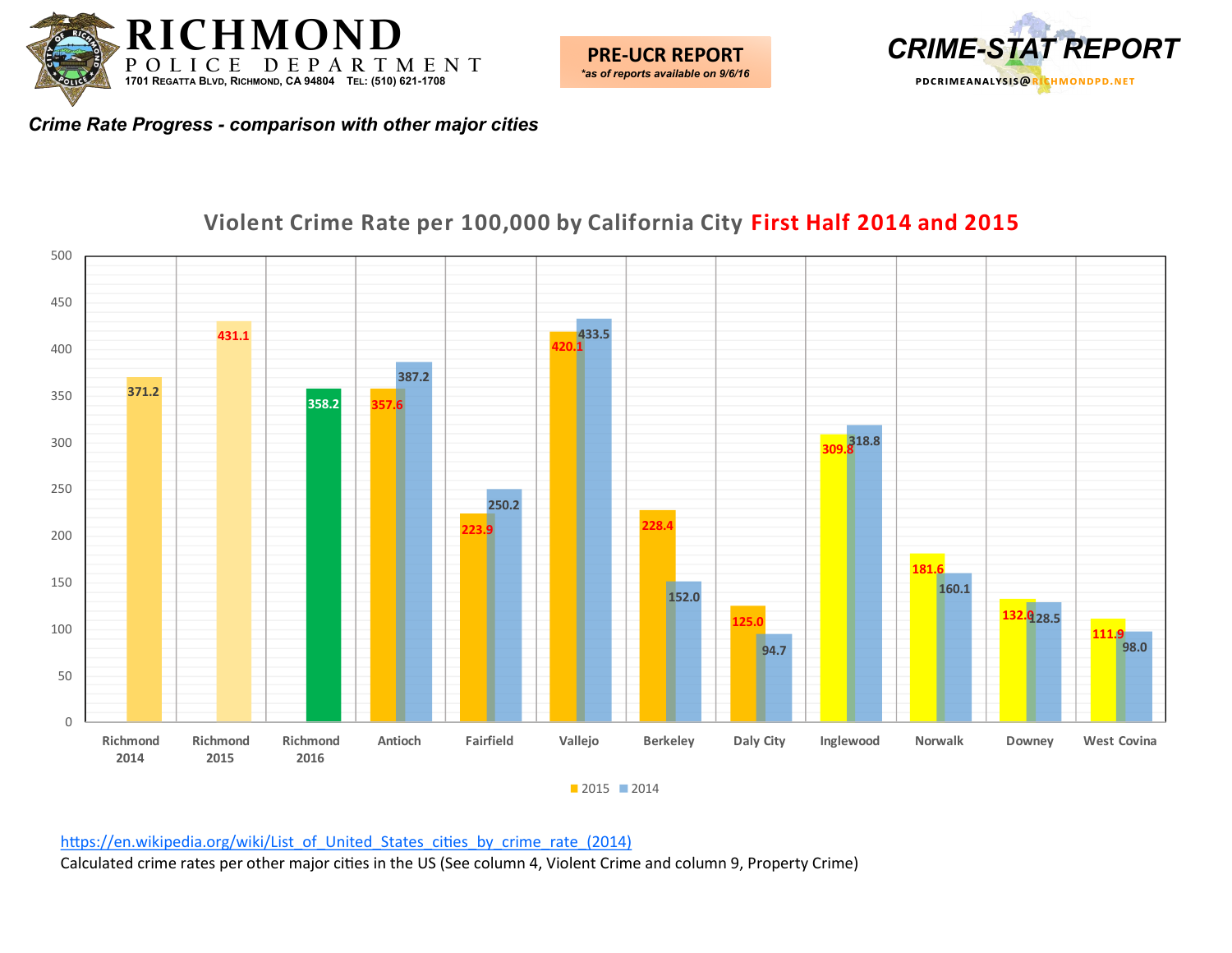



## **Violent Crime Rate per 100,000 by California City Full Year 2014**



[https://en.wikipedia.org/wiki/List\\_of\\_United\\_States\\_cities\\_by\\_crime\\_rate\\_\(2014\)](https://en.wikipedia.org/wiki/List_of_United_States_cities_by_crime_rate_(2014))

Calculated crime rates per other major cities in the US (See column 4, Violent Crime and column 9, Property Crime)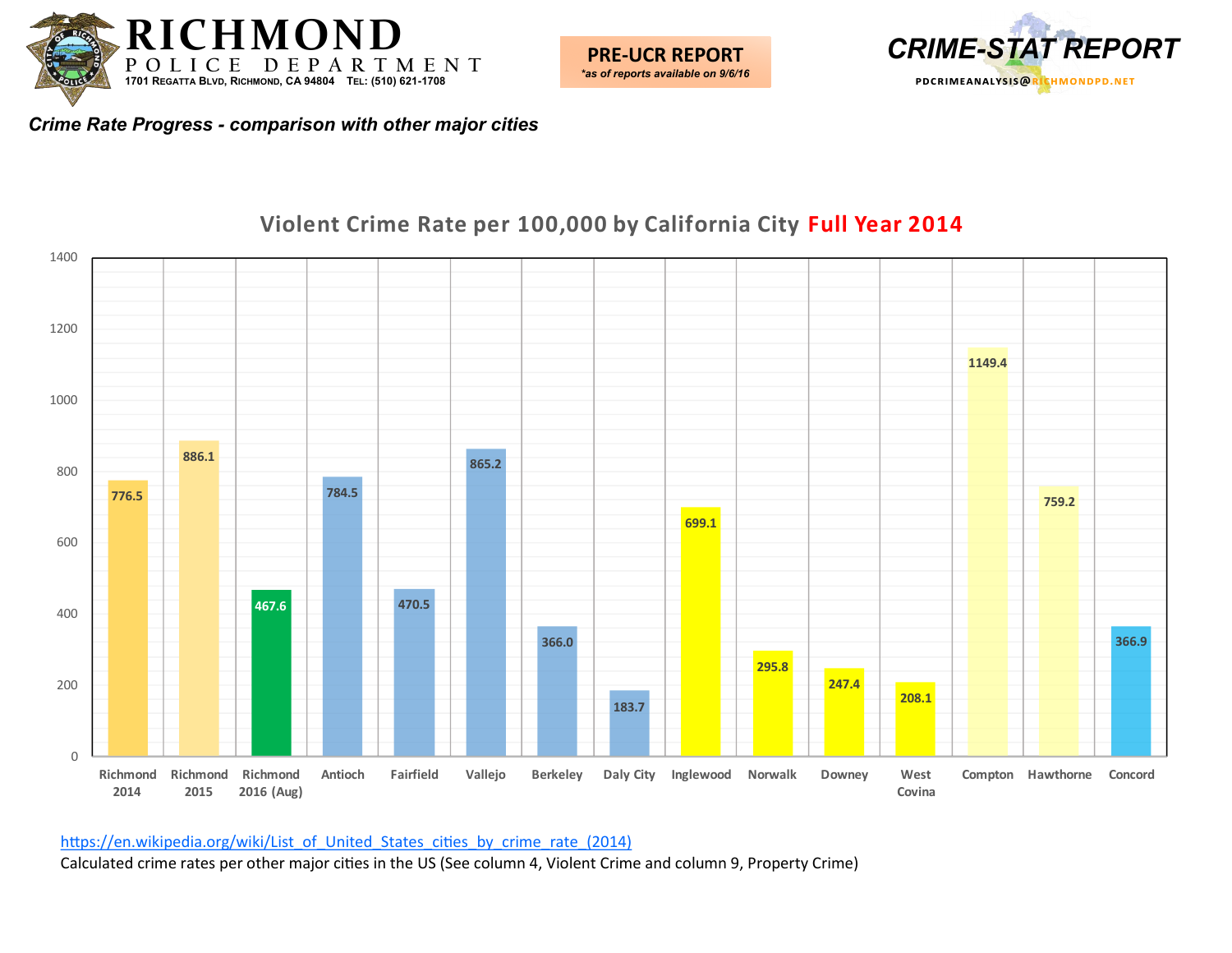





## **Property Crime Rate per 100,000 by California City Full Year 2014**

[https://en.wikipedia.org/wiki/List\\_of\\_United\\_States\\_cities\\_by\\_crime\\_rate\\_\(2014\)](https://en.wikipedia.org/wiki/List_of_United_States_cities_by_crime_rate_(2014))

Calculated crime rates per other major cities in the US (See column 4, Violent Crime and column 9, Property Crime)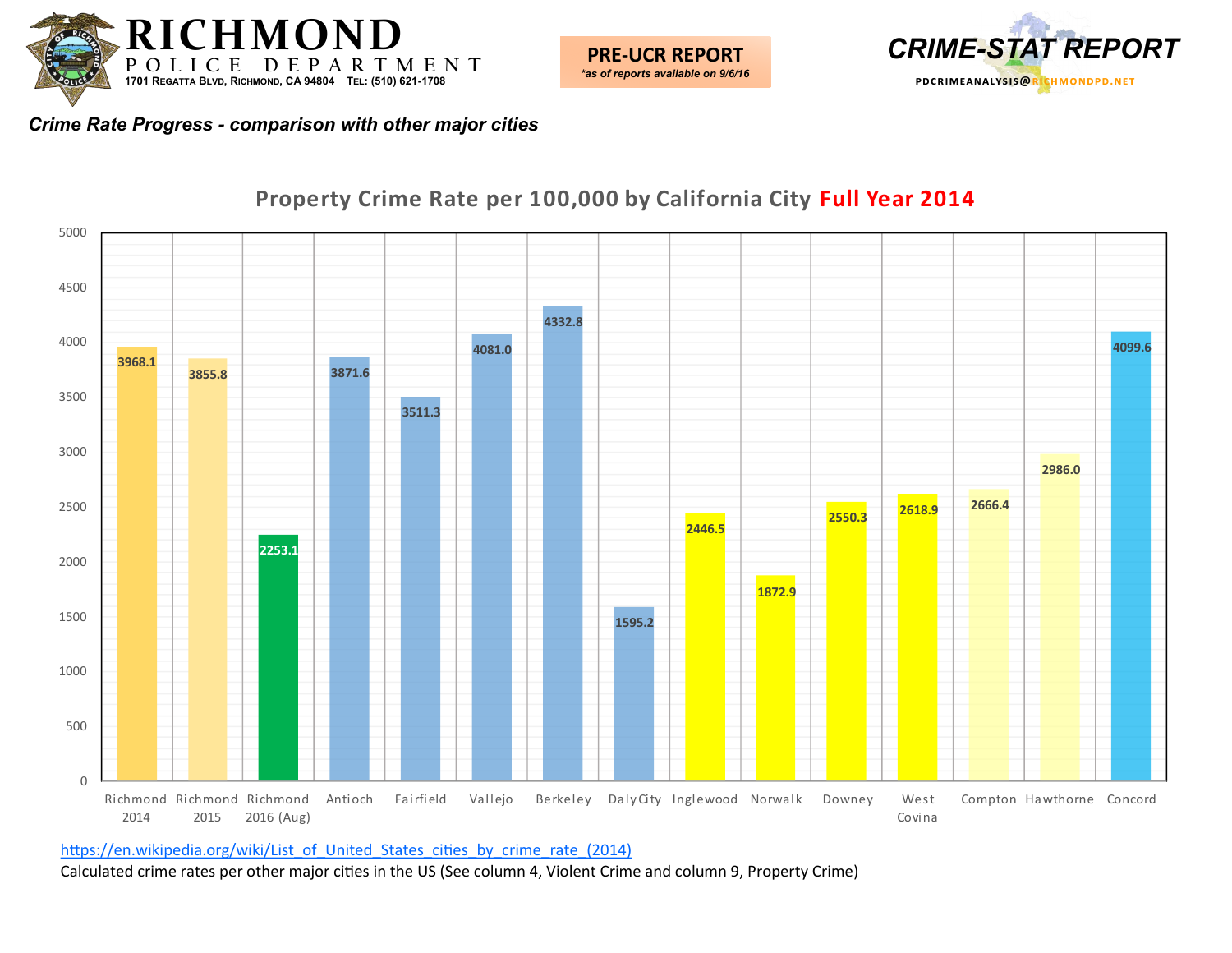



#### **391 451 185** 78 97 **360 12136 8 7 <sup>336</sup> <sup>291</sup> <sup>274</sup> 133 711 635 271 <sup>454</sup> 425 537 <sup>1260</sup>** Richmond Richmond Richmond 2016 (Aug) Antioch Fairfield Vallejo Berkeley Daly City Inglewood Norwalk Downey West Covina Compton Hawthorne Concord **Reported Crimes by California City Full Year 2014**

■ Robbery ■ Aggravated Assaults ■ Burglary ■ Auto Thefts

[https://en.wikipedia.org/wiki/List\\_of\\_United\\_States\\_cities\\_by\\_crime\\_rate\\_\(2014\)](https://en.wikipedia.org/wiki/List_of_United_States_cities_by_crime_rate_(2014)) Calculated crime rates per other major cities in the US (See column 4, Violent Crime and column 9, Property Crime)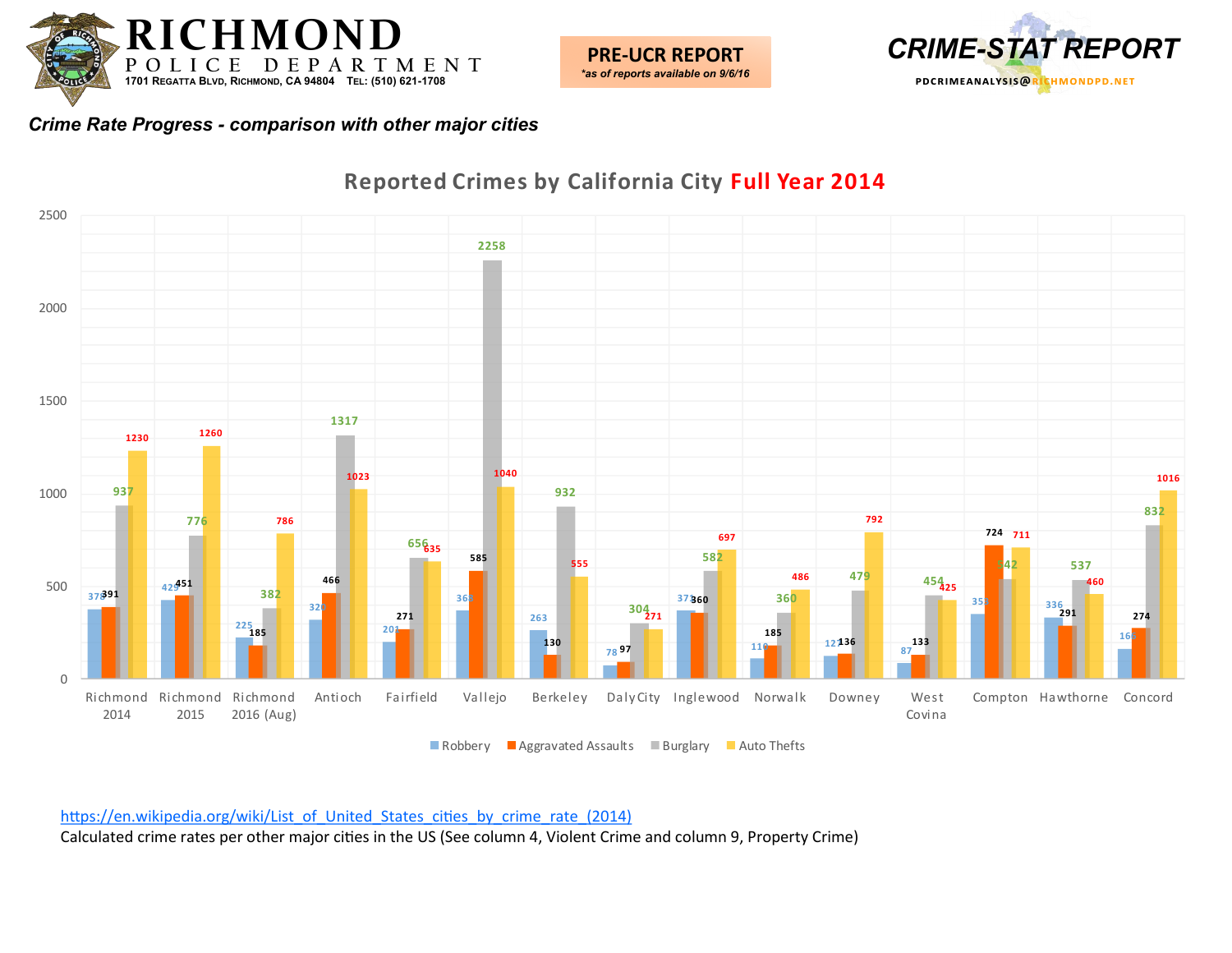

# **PRE-UCR REPORT**



| <b>Southern</b>                    | July                    | <b>August</b>   | <b>Month</b><br>% Change | 24-month<br>average     | Std. Dev.<br>$\left( \pm \right)$ | Last month vs. YTD 2015 YTD 2016<br>24-month avg |              |                | <b>YTD</b><br>% Change | YoY 2014-15<br>$9/14 - 8/15$ | YoY 2015-16<br>$9/15 - 8/16$ | YoY<br>% Change |
|------------------------------------|-------------------------|-----------------|--------------------------|-------------------------|-----------------------------------|--------------------------------------------------|--------------|----------------|------------------------|------------------------------|------------------------------|-----------------|
| <b>VIOLENT CRIMES</b>              |                         |                 |                          |                         |                                   |                                                  |              |                |                        |                              |                              |                 |
| <b>Armed Robbery</b>               | 3                       | $\mathbf 0$     | $-100%$                  | $\overline{a}$          | 3                                 | $-100%$                                          | 28           | 32             | 14%                    | 48                           | 46                           | $-4%$           |
| Assault with a Deadly Weapon       | 3                       | $\overline{2}$  | $-33%$                   | 4                       | $\overline{2}$                    | $-44%$                                           | 31           | 24             | $-23%$                 | 47                           | 39                           | $-17%$          |
| Assault with a Firearm             | 1                       | 4               | 300%                     | $\overline{2}$          | $\overline{2}$                    | 68%                                              | 15           | 22             | 47%                    | 24                           | 33                           | 38%             |
| <b>Attempted Homicide</b>          | $\bf{0}$                | $\mathbf{1}$    | $-%$                     | $\mathbf 0$             | $\mathbf{1}$                      | 243%                                             | $\mathbf{3}$ | $\overline{2}$ | $-33%$                 | 4                            | 3                            | $-25%$          |
| <b>Attempted Robbery</b>           | $\bf{0}$                | $\mathbf 0$     | $-%$                     | $\mathbf 0$             | $\mathbf 0$                       | $-100\%$                                         | $\mathbf{1}$ | $\mathbf{1}$   | 0%                     | $\mathbf{1}$                 | $\overline{2}$               | 100%            |
| <b>Battery with Serious Injury</b> | $\mathbf{1}$            | $\mathbf{0}$    | $-100%$                  | $\mathbf{1}$            | $\mathbf{1}$                      | $-100%$                                          | 11           | 5              | $-55%$                 | 15                           | $\overline{\mathbf{z}}$      | $-53%$          |
| Carjacking                         | $\mathbf{0}$            | $\mathbf{0}$    | $-$ %                    | $\mathbf 0$             | $\mathbf{1}$                      | $-100%$                                          | 6            | $\mathbf{0}$   | $-100%$                | 9                            | $\mathbf{0}$                 | $-100%$         |
| Homicide                           | $\overline{2}$          | $\mathbf{1}$    | $-50%$                   | $\mathbf{1}$            | $\mathbf{1}$                      | 33%                                              | 6            | 9              | 50%                    | $\overline{\mathbf{z}}$      | 11                           | 57%             |
| Rape                               | $\mathbf 0$             | $\mathbf{1}$    | $-$ %                    | $\mathbf{1}$            | $\mathbf{1}$                      | 0%                                               | 6            | 10             | 67%                    | 10                           | 14                           | 40%             |
| Lewd Acts on Child                 | $\bf{0}$                | $\mathbf 0$     | $-%$                     | $\mathbf{1}$            | $\mathbf{1}$                      | $-100%$                                          | $\mathbf{9}$ | $\overline{4}$ | $-56%$                 | 10                           | 11                           | 10%             |
| <b>Strong-Arm Robbery</b>          | $\mathbf{1}$            | $\mathbf{1}$    | 0%                       | 3                       | $\overline{2}$                    | $-65%$                                           | 33           | 22             | $-33%$                 | 41                           | 28                           | $-32%$          |
| <b>PROPERTY CRIMES</b>             |                         |                 |                          |                         |                                   |                                                  |              |                |                        |                              |                              |                 |
| Arson                              | $\overline{2}$          | $\mathbf 0$     | $-100%$                  | $\mathbf{1}$            | $\mathbf{1}$                      | $-100%$                                          | 8            | 6              | $-25%$                 | 10                           | 10                           | 0%              |
| <b>Auto Burglary</b>               | 25                      | 27              | 8%                       | 31                      | 13                                | $-12%$                                           | 316          | 181            | $-43%$                 | 450                          | 283                          | $-37%$          |
| <b>Commercial Burglary</b>         | $\overline{2}$          | $\mathbf{1}$    | $-50%$                   | 4                       | $\overline{2}$                    | $-73%$                                           | 37           | 23             | $-38%$                 | 59                           | 29                           | $-51%$          |
| <b>Grand Theft</b>                 | 11                      | 15              | 36%                      | 6                       | $\overline{\mathbf{3}}$           | 137%                                             | 56           | 52             | $-7%$                  | 81                           | 71                           | $-12%$          |
| <b>Petty Theft</b>                 | 21                      | 19              | $-10%$                   | 24                      | $\overline{7}$                    | $-20%$                                           | 205          | 161            | $-21%$                 | 320                          | 253                          | $-21%$          |
| <b>Residential Burglary</b>        | 3                       | $6\phantom{1}6$ | 100%                     | 13                      | 8                                 | $-52%$                                           | 150          | 43             | $-71%$                 | 236                          | 64                           | $-73%$          |
| <b>Vehicle Theft</b>               | 23                      | 9               | $-61%$                   | 26                      | $\overline{7}$                    | $-65%$                                           | 214          | 187            | $-13%$                 | 341                          | 275                          | $-19%$          |
| <b>Total Violent Crimes</b>        | 11                      | 10              | $-9%$                    | 17                      | 5                                 | $-41%$                                           | 149          | 131            | $-12%$                 | 216                          | 194                          | $-10%$          |
| <b>Total Property Crimes</b>       | 87                      | 77              | $-11%$                   | 103                     | 25                                | $-26%$                                           | 986          | 653            | $-34%$                 | 1,497                        | 985                          | $-34%$          |
| <b>Total Violent and Property</b>  | 98                      | 87              | $-11%$                   | 121                     | 27                                | $-28%$                                           | 1,135        | 784            | $-31%$                 | 1,713                        | 1,179                        | $-31%$          |
| <b>CALLS FOR SERVICE</b>           |                         |                 |                          |                         |                                   |                                                  |              |                |                        |                              |                              |                 |
| <b>Drug Calls</b>                  | $\overline{\mathbf{z}}$ | $12$            | 71%                      | $\overline{\mathbf{z}}$ | $\overline{\mathbf{3}}$           | 64%                                              | 55           | 62             | 13%                    | 91                           | 85                           | $-7%$           |
| Loitering/Prostitution Calls       | 25                      | 22              | $-12%$                   | 24                      | 8                                 | $-9%$                                            | 217          | 167            | $-23%$                 | 345                          | 235                          | $-32%$          |
| Person with a Gun Calls            | $\overline{2}$          | 6               | 200%                     | 4                       | $\mathbf{1}$                      | 57%                                              | 27           | 31             | 15%                    | 44                           | 48                           | 9%              |
| <b>Shots Fired Calls</b>           | 45                      | 36              | $-20%$                   | 32                      | 10                                | 12%                                              | 280          | 282            | 1%                     | 374                          | 397                          | 6%              |
| <b>SHOTSPOTTER</b>                 |                         |                 |                          |                         |                                   |                                                  |              |                |                        |                              |                              |                 |
| <b>Activations</b>                 | 19                      | 29              | 53%                      | 18                      | 6                                 | 61%                                              | 144          | 158            | 10%                    | 200                          | 234                          | 17%             |
| <b>Rounds Detected</b>             | 123                     | 158             | 28%                      | 100                     | 46                                | 58%                                              | 917          | 809            | $-12%$                 | 1,178                        | 1,233                        | 5%              |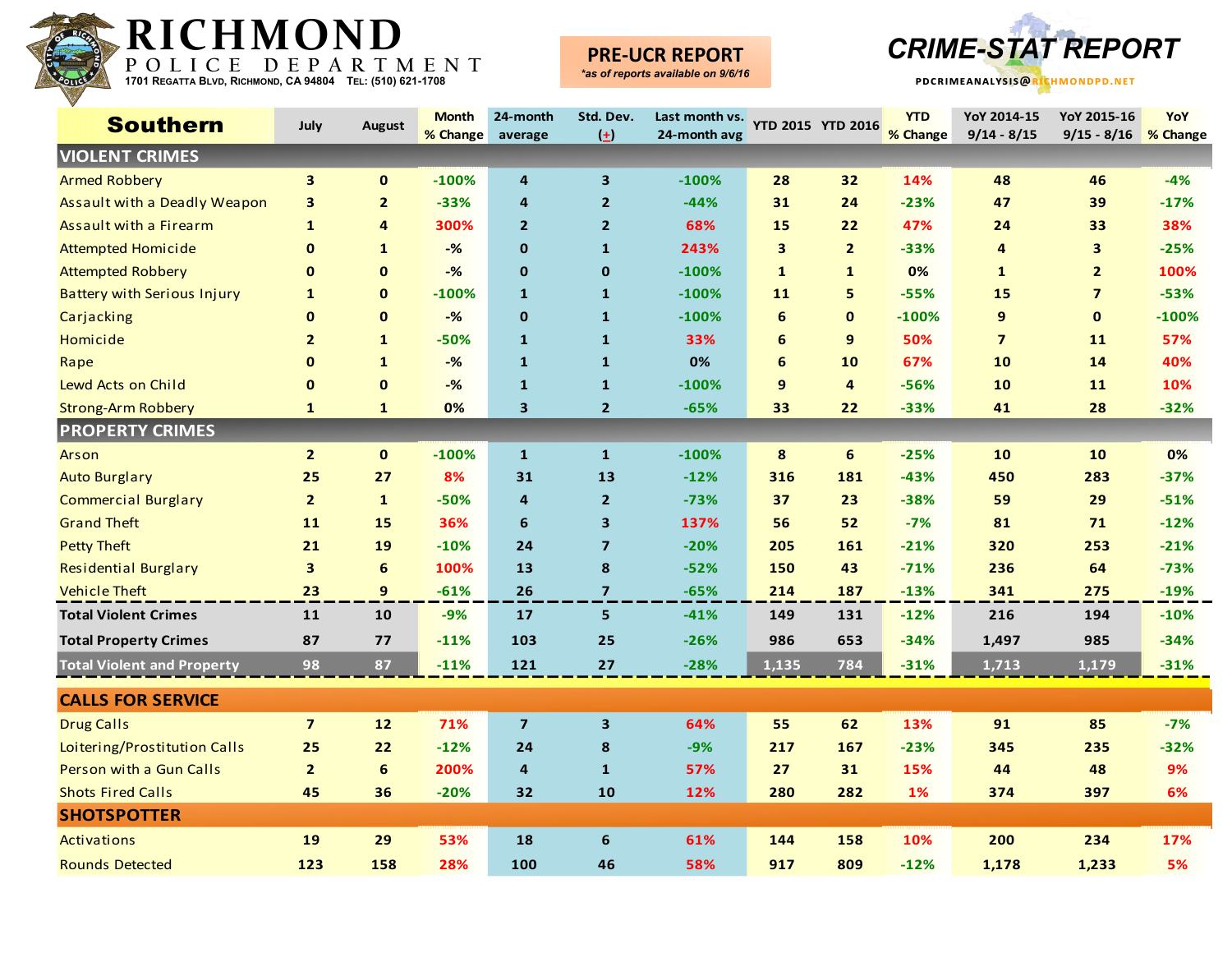

#### **PRE-UCR REPORT** *\*as of reports available on 9/6/16*



| <b>Southern</b>      | Apr May Jun  |              |      |                   | Jul Aug      | Last 2 month   | 24-month       | Std. Dev.            | Last month vs. |     | <b>YTD 2015 YTD 2016</b> | <b>YTD</b>     |               | YoY 2014-15 YoY 2015-16 | YoY            |  |
|----------------------|--------------|--------------|------|-------------------|--------------|----------------|----------------|----------------------|----------------|-----|--------------------------|----------------|---------------|-------------------------|----------------|--|
|                      |              |              |      |                   |              | % Change       | average        | $\left( \pm \right)$ | 24-month avg   |     |                          | % Change       | $9/14 - 8/15$ | $9/15 - 8/16$           | % Change       |  |
| <b>ARRESTS</b>       |              |              |      |                   |              |                |                |                      |                |     |                          |                |               |                         |                |  |
| Adult Arrests        | 42           | 53           | 38   | 45                | 49           | 9%             | 54             | 11                   | $-9%$          | 528 | 355                      | $-33%$         | 745           | 540                     | $-28%$         |  |
| Juvenile Arrests     | $\mathbf{1}$ | 0            |      | 0                 | 3            | $-\frac{9}{6}$ | $\overline{2}$ | $\overline{2}$       | 50%            | 18  | 13                       | $-28%$         | 30            | 25                      | $-17%$         |  |
|                      |              |              |      |                   |              |                |                |                      |                |     |                          |                |               |                         |                |  |
| Felony Arrests       | 14           | 17           | 13   | 19                | 20           | 5%             | 20             | 6                    | 0%             | 194 | 144                      | $-26%$         | 274           | 212                     | $-23%$         |  |
| Misdemeanor Arrests  | 19           | 19           | 13   | 14                | <b>16</b>    | 14%            | 22             | 6                    | $-27%$         | 219 | 130                      | $-41%$         | 308           | 215                     | $-30%$         |  |
| Turned Over          | 10           | 17           | 13   | $12 \overline{ }$ | <b>16</b>    | 33%            | 14             | 4                    | 14%            | 133 | 94                       | $-29%$         | 193           | 138                     | $-28%$         |  |
|                      |              |              |      |                   |              |                |                |                      |                |     |                          |                |               |                         |                |  |
| Arrestees Booked     | 42           | 53           | 37   | 42                | 49           | 17%            | 54             | 12                   | $-9%$          | 539 | 349                      | $-35%$         | 758           | 544                     | $-28%$         |  |
| Arrestees Cited      | $\mathbf{0}$ | $\mathbf{0}$ |      | $\overline{2}$    | $\mathbf{3}$ | 50%            | $\mathbf{1}$   | $\mathbf{1}$         | 200%           | 7   | 10                       | 43%            | 17            | 11                      | $-35%$         |  |
| Arrestees 849ed      | $\mathbf{1}$ | 0            |      |                   | $\mathbf{0}$ | $-100%$        | $\mathbf 0$    |                      | -%             | 0   | 9                        | $-\frac{9}{6}$ | 0             | 10                      | $-\frac{9}{6}$ |  |
|                      |              |              |      |                   |              |                |                |                      |                |     |                          |                |               |                         |                |  |
| <b>Total Arrests</b> | 43           | 53           | 39 I | 45                | 52           | 16%            | 56             | 11                   | $-7%$          | 546 | 368                      | $-33%$         | 775           | 565                     | $-27%$         |  |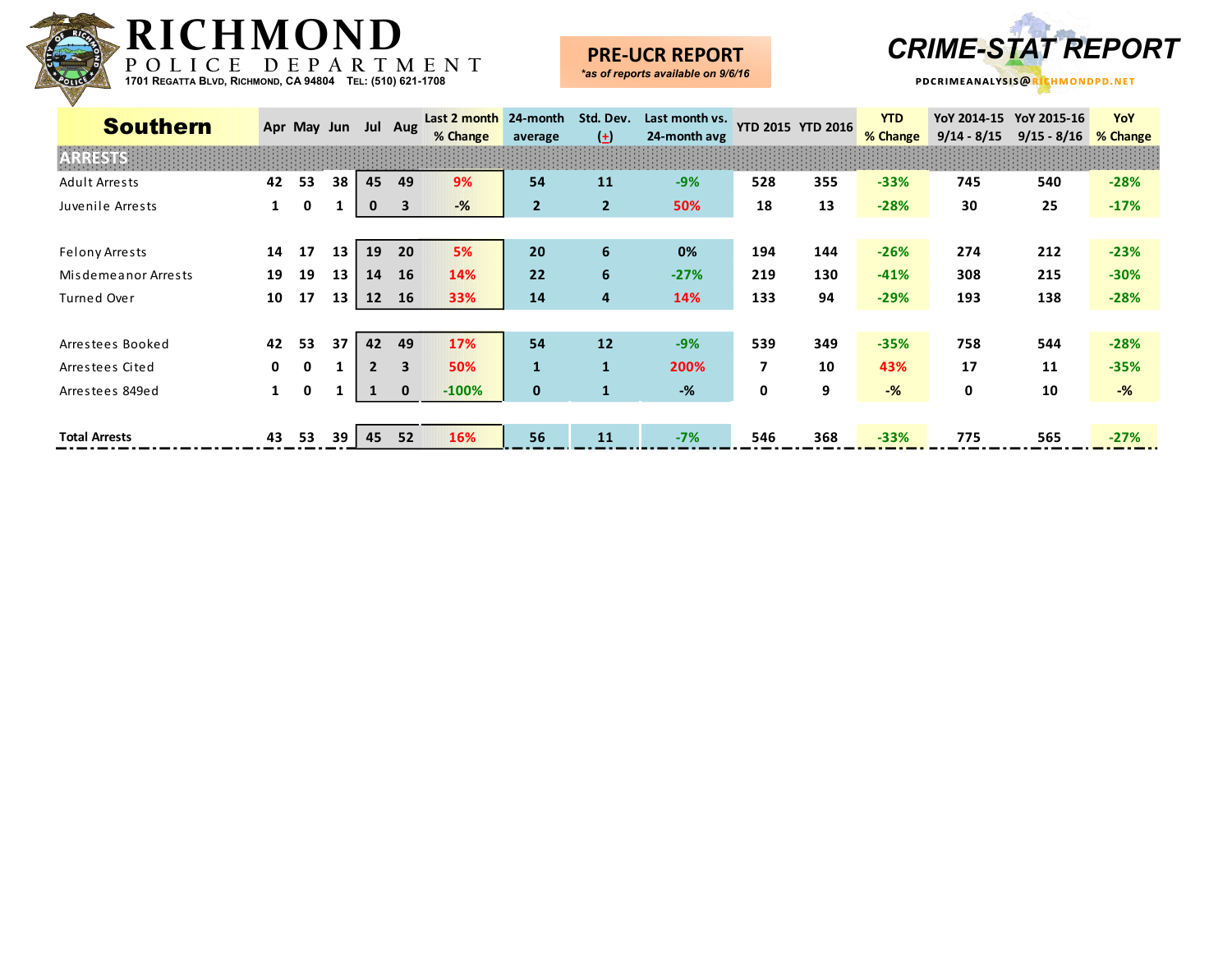

# **PRE-UCR REPORT**

*\*as of reports available on 9/6/16*



**YTD YTD Diff Year-to-Date**

**% Change**

| <b>Beat 1</b>                     | Jul         | Aug          | <b>Diff</b><br>$+/-$ | <b>Monthly</b><br>% Change | <b>YTD</b><br>2015 | <b>YTD</b><br>2016      | <b>Diff</b><br>$+/-$    | Year-to-Date<br>% Change | <b>Beat 2</b>                     | Jul          | Aug         | <b>Diff</b><br>$+/-$ | <b>Monthly</b><br>% Change | <b>YTD</b>   | <b>YTD</b><br>2015 2016 | <b>Diff</b><br>$+/-$ | Year-to-D<br>% Chang |
|-----------------------------------|-------------|--------------|----------------------|----------------------------|--------------------|-------------------------|-------------------------|--------------------------|-----------------------------------|--------------|-------------|----------------------|----------------------------|--------------|-------------------------|----------------------|----------------------|
|                                   |             |              |                      | <b>Violent Crimes</b>      |                    |                         |                         |                          |                                   |              |             |                      | <b>Violent Crimes</b>      |              |                         |                      |                      |
| Armed Robbery                     | $\mathbf 2$ | $\mathbf{0}$ | $-2$                 | $-100%$                    | 8                  | 12                      | 4                       | 50%                      | Armed Robbery                     | 1            | 0           | $-1$                 | $-100%$                    | 11           | 11                      | 0                    | 0%                   |
| Assault - Deadly Weapon           | 1           | 0            | $-1$                 | $-100%$                    | 5                  | $\mathbf{2}$            | -3                      | $-60%$                   | Assault - Deadly Weapon           | 1            | 1           | 0                    | 0%                         | 4            | 6                       | $\mathbf{2}$         | 50%                  |
| Assault - Firearm                 | 0           | 0            | 0                    | $-$ %                      | 3                  | $\overline{\mathbf{4}}$ | 1                       | 33%                      | Assault - Firearm                 | 0            | 1           | $\mathbf 1$          | $-$ %                      | $\mathbf{2}$ | 4                       | $\overline{2}$       | 100%                 |
| Attempted Homicide                | 0           | 1            | 1                    | -%                         | 0                  | $\mathbf 1$             | 1                       | $-$ %                    | Attempted Homicide                | 0            | 0           | 0                    | $-$ %                      | 0            | 1                       | $\mathbf 1$          | $-$ %                |
| Attempted Robbery                 | 0           | $\mathbf 0$  | $\mathbf{0}$         | $-$ %                      | 0                  | $\mathbf 0$             | $\bf{0}$                | $-$ %                    | Attempted Robbery                 | $\mathbf 0$  | $\mathbf 0$ | $\mathbf{0}$         | $-$ %                      | 0            | 1                       | $\mathbf{1}$         | $-$ %                |
| Battery - Serious Injury          | 1           | 0            | $-1$                 | $-100%$                    | 0                  | 3                       | 3                       | $-$ %                    | Battery - Serious Injury          | 0            | $\mathbf 0$ | 0                    | $-$ %                      | 5            | 0                       | -5                   | $-100%$              |
| Carjacking                        | 0           | $\mathbf 0$  | $\mathbf{0}$         | $-$ %                      | 0                  | $\mathbf 0$             | $\mathbf 0$             | $-$ %                    | Carjacking                        | 0            | $\mathbf 0$ | 0                    | $-$ %                      | 3            | 1                       | $-2$                 | $-67%$               |
| Homicide                          | O           | 0            | 0                    | -%                         | 0                  | $\mathbf 0$             | $\mathbf{0}$            | $-$ %                    | Homicide                          | 1            | 1           | $\mathbf{0}$         | 0%                         | 0            | 5                       | 5                    | $-$ %                |
| Rape                              | 0           | 0            | 0                    | $-$ %                      | 3                  | $\overline{7}$          | $\overline{\mathbf{4}}$ | 133%                     | Rape                              | 0            | 0           | 0                    | $-$ %                      | $\mathbf 2$  | 1                       | $-1$                 | $-50%$               |
| Lewd Acts on Child                | 0           | 0            | $\mathbf{0}$         | $-$ %                      | 1                  | $\mathbf 1$             | $\mathbf 0$             | 0%                       | Lewd Acts on Child                | 0            | $\pmb{0}$   | $\mathbf{0}$         | $-$ %                      | 1            | 1                       | 0                    | 0%                   |
| Strong-Arm Robbery                | 0           |              | 1                    | $-$ %                      | 3                  | 8                       | 5                       | 167%                     | Strong-Arm Robbery                | 0            | 0           | 0                    | -%                         | 11           | 8                       | $-3$                 | $-27%$               |
|                                   |             |              |                      | <b>Property Crimes</b>     |                    |                         |                         |                          |                                   |              |             |                      | <b>Property Crimes</b>     |              |                         |                      |                      |
| Arson                             | 0           | 0            | $\mathbf 0$          | $-%$                       | 4                  | 1                       | $-3$                    | $-75%$                   | Arson                             | $\mathbf{2}$ | 0           | $-2$                 | $-100%$                    | 1            | 6                       | 5                    | 500%                 |
| Auto Burglary                     | 3           | 3            | 0                    | 0%                         | 69                 | 43                      | $-26$                   | $-38%$                   | Auto Burglary                     | 3            | 3           | $\mathbf{0}$         | 0%                         | 46           | 27                      | $-19$                | $-41%$               |
| <b>Commercial Burglary</b>        | 2           | 0            | $-2$                 | $-100%$                    | 16                 | 8                       | -8                      | $-50%$                   | <b>Commercial Burglary</b>        | 0            | 0           | 0                    | -%                         | 4            | 3                       | $-1$                 | $-25%$               |
| <b>Grand Theft</b>                | 3           | 3            | $\mathbf 0$          | 0%                         | 19                 | 17                      | $-2$                    | $-11%$                   | <b>Grand Theft</b>                | 2            | $\mathbf 0$ | $-2$                 | $-100%$                    | 6            | 4                       | $-2$                 | $-33%$               |
| Petty Theft                       | 5           | 9            | 4                    | 80%                        | 45                 | 49                      | 4                       | 9%                       | Petty Theft                       | 9            | 5           | $-4$                 | -44%                       | 36           | 40                      | 4                    | 11%                  |
| <b>Residential Burglary</b>       | 1           | 1            | 0                    | 0%                         | 17                 | 9                       | -8                      | $-47%$                   | <b>Residential Burglary</b>       | 0            | 1           | 1                    | $-$ %                      | 28           | 8                       | $-20$                | $-71%$               |
| Vehicle Theft                     | 9           | $\mathbf 2$  | $-7$                 | $-78%$                     | 67                 | 50                      | $-17$                   | $-25%$                   | Vehicle Theft                     | 3            | 3           | 0                    | 0%                         | 51           | 48                      | $-3$                 | $-6%$                |
| <b>Total Violent Crimes</b>       | 4           | $\mathbf{2}$ | $-2$                 | $-50%$                     | 23                 | 38                      | 15                      | 65%                      | <b>Total Violent Crimes</b>       | 3            | 3           | $\mathbf{0}$         | 0%                         | 39           | 39                      | $\mathbf{0}$         | 0%                   |
| <b>Total Property Crimes</b>      | 23          | 18           | $-5$                 | $-22%$                     | 237                | 177                     | -60                     | $-25%$                   | <b>Total Property Crimes</b>      | 19           | 12          | $-7$                 | $-37%$                     | 172          | 136                     | $-36$                | $-21%$               |
| <b>Total Violent and Property</b> | 27          | 20           | $-7$                 | $-26%$                     | 260                | 215                     | -45                     | $-17%$                   | <b>Total Violent and Property</b> | 22           | 15          | $-7$                 | $-32%$                     | 211          | 175                     | -36                  | $-17%$               |
|                                   |             |              |                      | <b>Calls for Service</b>   |                    |                         |                         |                          |                                   |              |             |                      | <b>Calls for Service</b>   |              |                         |                      |                      |
| Drug Calls                        | 4           | 4            | 0                    | 0%                         | 18                 | 22                      | $\overline{\mathbf{4}}$ | 22%                      | Drug Calls                        | $\mathbf{2}$ | 4           | $\mathbf 2$          | 100%                       | 19           | 19                      | $\mathbf 0$          | 0%                   |
| Loitering/Prostitution Calls      | 18          | 15           | $-3$                 | $-17%$                     | 148                | 116                     | $-32$                   | $-22%$                   | Loitering/Prostitution Calls      | 3            | 1           | $-2$                 | $-67%$                     | 36           | 17                      | $-19$                | $-53%$               |
| Person with a Gun Calls           | 0           | 0            | $\mathbf 0$          | $-$ %                      | 6                  | 5                       | -1                      | $-17%$                   | Person with a Gun Calls           | 1            | 3           | $\mathbf 2$          | 200%                       | 5            | 13                      | $\bf 8$              | 160%                 |
| Shots Fired Calls                 | 8           | 5            | $-3$                 | $-38%$                     | 63                 | 58                      | $-5$                    | $-8%$                    | Shots Fired Calls                 | 12           | 17          | 5                    | 42%                        | 65           | 90                      | 25                   | 38%                  |
|                                   |             |              |                      | <b>Shotspotter</b>         |                    |                         |                         |                          |                                   |              |             |                      | <b>Shotspotter</b>         |              |                         |                      |                      |
| Activations                       | 2           |              | $-1$                 | $-50%$                     | 4                  | 16                      | 12                      | 300%                     | Activations                       | 10           | 12          | $\overline{2}$       | 20%                        | 72           | 74                      | $\overline{2}$       | 3%                   |
| Rounds Detected                   | 4           | 5            | 1                    | 25%                        | 25                 | 74                      | 49                      | 196%                     | Rounds Detected                   | 71           | 39          | $-32$                | $-45%$                     | 359          | 359                     | $\mathbf{0}$         | 0%                   |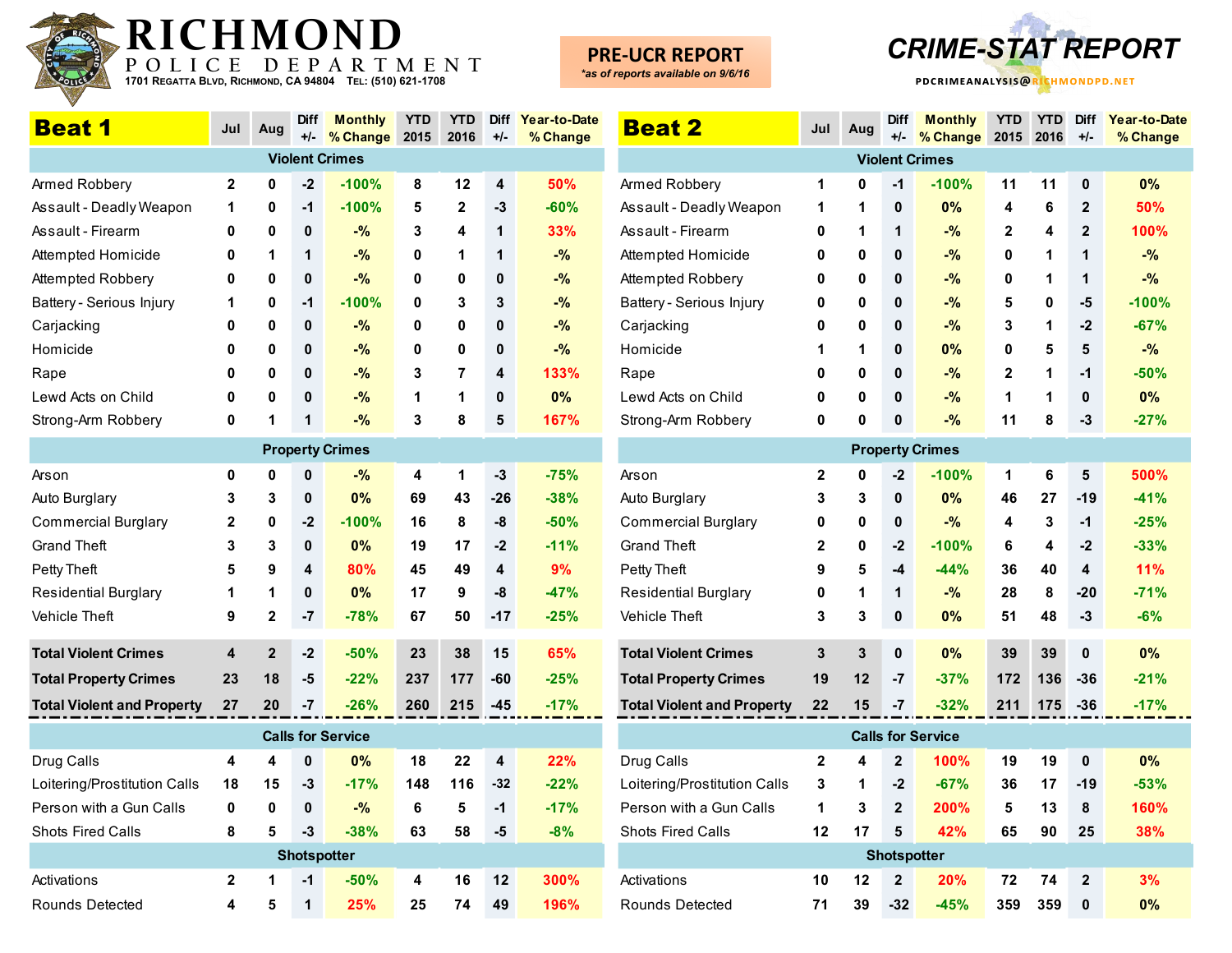| P O<br>1701 REGATTA BLVD, RICHMOND, CA 94804 |                |           | E             | P A R<br>T<br>TEL: (510) 621-1708 |                    | MENT               |                      |                          | <b>PRE-UCR REPORT</b><br>*as of reports available on 9/6/16 |
|----------------------------------------------|----------------|-----------|---------------|-----------------------------------|--------------------|--------------------|----------------------|--------------------------|-------------------------------------------------------------|
| <b>Beat 3</b>                                | Jul            | Aug       | Diff<br>$+/-$ | <b>Monthly</b><br>% Change        | <b>YTD</b><br>2015 | <b>YTD</b><br>2016 | <b>Diff</b><br>$+/-$ | Year-to-Date<br>% Change | <b>Violent Crir</b><br>Year to                              |
|                                              |                |           |               | <b>Violent Crimes</b>             |                    |                    |                      |                          |                                                             |
| Armed Robbery                                | 0              | 0         | 0             | $-$ %                             | 13                 | 8                  | $-5$                 | $-38%$                   |                                                             |
| Assault - Deadly Weapon                      | 1              | 1         | 0             | 0%                                | 14                 | 13                 | $-1$                 | $-7%$                    |                                                             |
| Assault - Firearm                            | 1              | 3         | $\mathbf{2}$  | 200%                              | 8                  | 14                 | 6                    | 75%                      |                                                             |
| Attempted Homicide                           | 0              | 0         | 0             | $-$ %                             | 2                  | 0                  | $-2$                 | $-100%$                  | <b>Beat 3</b>                                               |
| Attempted Robbery                            | 0              | 0         | 0             | $-$ %                             | 0                  | 0                  | $\pmb{0}$            | $-$ %                    | 41%                                                         |
| Battery - Serious Injury                     | 0              | 0         | 0             | $-$ %                             | 3                  | $\mathbf 2$        | $-1$                 | $-33%$                   |                                                             |
| Carjacking                                   | 0              | 0         | $\mathbf 0$   | $-$ %                             | 2                  | $\mathbf 0$        | $-2$                 | $-100%$                  |                                                             |
| Homicide                                     | 1              | 0         | $-1$          | $-100%$                           | 7                  | 4                  | $-3$                 | $-43%$                   |                                                             |
| Rape                                         | 0              | 1         | 1             | $-$ %                             | 0                  | 0                  | $\pmb{0}$            | $-$ %                    |                                                             |
| Lewd Acts on Child                           | $\mathbf 0$    | 0         | $\mathbf 0$   | $-$ %                             | $\overline{7}$     | 2                  | -5                   | $-71%$                   |                                                             |
| Strong-Arm Robbery                           | $\mathbf{2}$   | 0         | $-2$          | $-100%$                           | 16                 | 11                 | -5                   | $-31%$                   |                                                             |
|                                              |                |           |               | <b>Property Crimes</b>            |                    |                    |                      |                          | Tot                                                         |
| Arson                                        | $\pmb{0}$      | $\pmb{0}$ | 0             | $-$ %                             | $\mathbf{3}$       | $\mathbf 0$        | $-3$                 | $-100%$                  |                                                             |
| Auto Burglary                                | 19             | 21        | $\mathbf{2}$  | 11%                               | 192                | 119                | $-73$                | $-38%$                   |                                                             |
| <b>Commercial Burglary</b>                   | 0              | 1         | 1             | $-$ %                             | 18                 | 12                 | -6                   | $-33%$                   |                                                             |
| <b>Grand Theft</b>                           | 6              | 12        | 6             | 100%                              | 29                 | 33                 | 4                    | 14%                      |                                                             |
| Petty Theft                                  | 7              | 5         | $-2$          | $-29%$                            | 111                | 71                 | $-40$                | $-36%$                   |                                                             |
| <b>Residential Burglary</b>                  | $\mathbf{2}$   | 4         | $\mathbf{2}$  | 100%                              | 98                 | 32                 | -66                  | $-67%$                   |                                                             |
| Vehicle Theft                                | 11             | 4         | $-7$          | $-64%$                            | 84                 | 92                 | $\pmb{8}$            | 10%                      |                                                             |
| <b>Total Violent Crimes</b>                  | $5\phantom{1}$ | 5         | 0             | 0%                                | 72                 | 54                 | $-18$                | $-25%$                   |                                                             |
| <b>Total Property Crimes</b>                 | 45             | 47        | $\mathbf{2}$  | 4%                                | 535                | 359                | $-176$               | $-33%$                   |                                                             |
| <b>Total Violent and Property</b>            | 50             | 52        | $\mathbf{2}$  | 4%                                | 607                | 413                | $-194$               | $-32%$                   | B <sub>o</sub><br>E,                                        |
|                                              |                |           |               | <b>Calls for Service</b>          |                    |                    |                      |                          |                                                             |
| Drug Calls                                   | 1              | 4         | 3             | 300%                              | 18                 | 19                 | 1                    | 6%                       |                                                             |
| Loitering/Prostitution Calls                 | 4              | 6         | $\mathbf{2}$  | 50%                               | 42                 | 35                 | $-7$                 | $-17%$                   |                                                             |
| Person with a Gun Calls                      | 1              | 3         | $\mathbf{2}$  | 200%                              | 16                 | 13                 | $-3$                 | $-19%$                   |                                                             |
| Shots Fired Calls                            | 25             | 14        | $-11$         | $-44%$                            | 147                | 133                | $-14$                | $-10%$                   |                                                             |
|                                              |                |           |               | <b>Shotspotter</b>                |                    |                    |                      |                          |                                                             |
| Activations                                  | 7              | 16        | 9             | 129%                              | 68                 | 68                 | $\pmb{0}$            | 0%                       |                                                             |
| Rounds Detected                              | 48             | 114 66    |               | 138%                              | 533                |                    | 376 - 157            | $-29%$                   |                                                             |



**-UCR REPORT** *CRIME-STAT REPORT*

**Total Violent and Property Crime by Beat Year to Date**

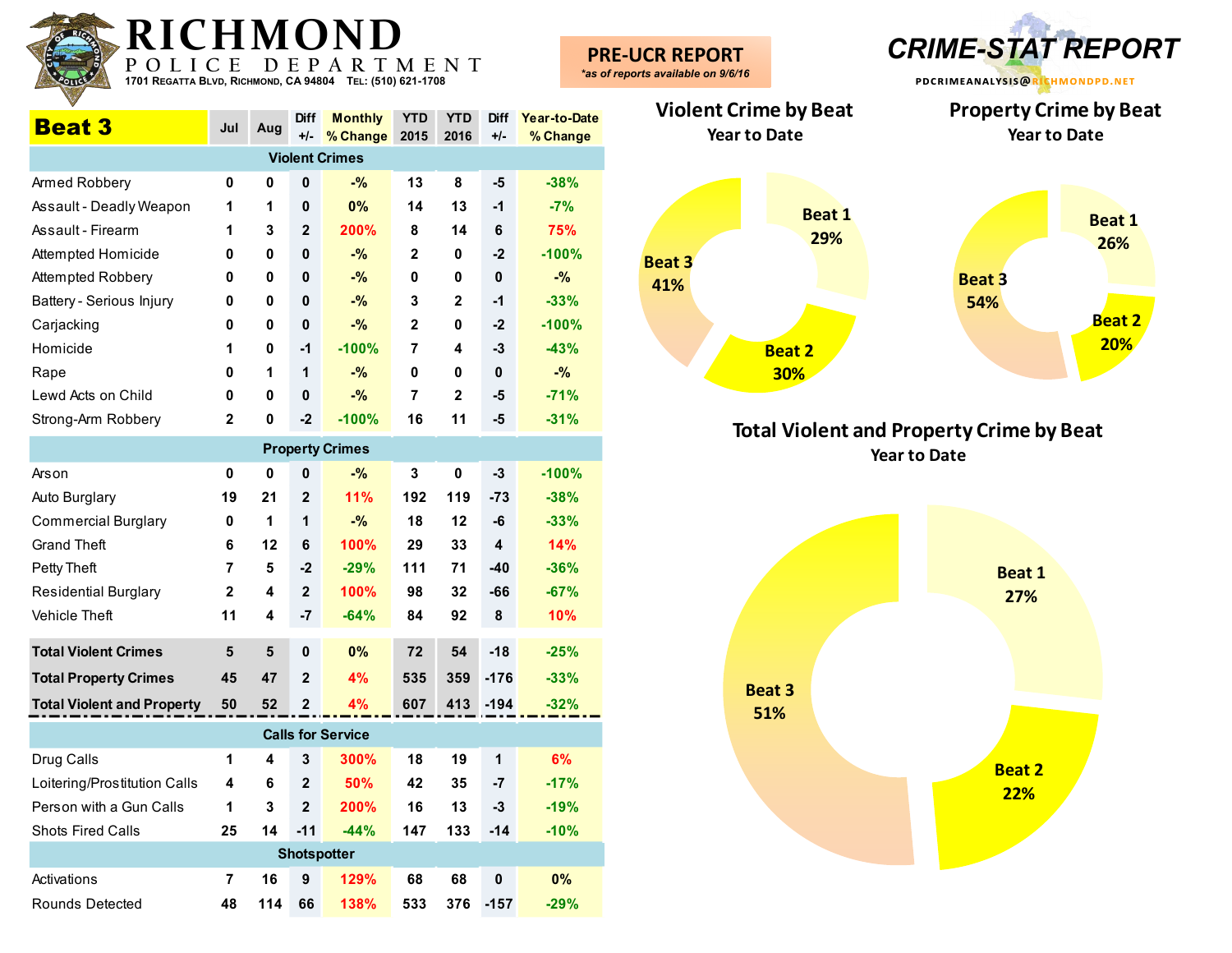

# **PRE-UCR REPORT**



| <b>Central</b>                    | July           | <b>August</b>           | <b>Month</b><br>% Change | 24-month<br>Average | Std. Dev.<br>$(\pm)$    | Last month vs.<br>24 month avg |                         | YTD 2015 YTD 2016 | <b>YTD</b><br>% Change | YoY 2014-15<br>$9/14 - 8/15$ | YoY 2015-16<br>$9/15 - 8/16$ | YoY<br>% Change |
|-----------------------------------|----------------|-------------------------|--------------------------|---------------------|-------------------------|--------------------------------|-------------------------|-------------------|------------------------|------------------------------|------------------------------|-----------------|
| <b>VIOLENT CRIMES</b>             |                |                         |                          |                     |                         |                                |                         |                   |                        |                              |                              |                 |
| <b>Armed Robbery</b>              | $\overline{2}$ | $\overline{2}$          | 0%                       | 6                   | $\mathbf{3}$            | $-68%$                         | 45                      | 37                | $-18%$                 | 84                           | 67                           | $-20%$          |
| Assault with a Deadly Weapon      | $\overline{4}$ | 4                       | 0%                       | 5                   | $\overline{\mathbf{3}}$ | $-24%$                         | 38                      | 37                | $-3%$                  | 74                           | 52                           | $-30%$          |
| Assault with a Firearm            | 1              | 6                       | 500%                     | 3                   | $\overline{2}$          | 118%                           | 20                      | 22                | 10%                    | 32                           | 34                           | 6%              |
| Attempted Homicide                | $\mathbf 0$    | $\mathbf{1}$            | $-%$                     | $\mathbf 0$         | $\mathbf{1}$            | 200%                           | 4                       | $\overline{2}$    | $-50%$                 | 5                            | $\overline{\mathbf{3}}$      | $-40%$          |
| <b>Attempted Robbery</b>          | $\mathbf 0$    | $\mathbf 0$             | $-%$                     | $\mathbf 0$         | $\mathbf 0$             | $-100%$                        | $\overline{2}$          | $\overline{2}$    | 0%                     | 3                            | $\mathbf{3}$                 | 0%              |
| Battery with Serious Injury       | 3              | $\mathbf{1}$            | $-67%$                   | $\mathbf{1}$        | $\mathbf{1}$            | $-20%$                         | 9                       | 11                | 22%                    | 12                           | 18                           | 50%             |
| Carjacking                        | $\overline{2}$ | $\mathbf{1}$            | $-50%$                   | $\mathbf{1}$        | $\mathbf{1}$            | 33%                            | $\overline{7}$          | 6                 | $-14%$                 | 10                           | 8                            | $-20%$          |
| Homicide                          | $\mathbf{1}$   | $\mathbf{1}$            | 0%                       | $\mathbf{1}$        | $\mathbf{1}$            | 71%                            | $\overline{\mathbf{3}}$ | 6                 | 100%                   | $\overline{7}$               | $\overline{7}$               | 0%              |
| Rape                              | $\mathbf{1}$   | $\mathbf 0$             | $-100%$                  | $\mathbf{1}$        | $\mathbf{1}$            | $-100%$                        | $\overline{\mathbf{4}}$ | 5                 | 25%                    | 5                            | 8                            | 60%             |
| Lewd Acts on Child                | $\mathbf 0$    | $\mathbf 0$             | $-%$                     | $\mathbf{1}$        | $\mathbf{1}$            | $-100%$                        | 11                      | 9                 | $-18%$                 | 14                           | 14                           | 0%              |
| <b>Strong-Arm Robbery</b>         | $\overline{7}$ | 4                       | $-43%$                   | $\overline{a}$      | $\overline{2}$          | 13%                            | 33                      | 32                | $-3%$                  | 47                           | 38                           | $-19%$          |
| <b>PROPERTY CRIMES</b>            |                |                         |                          |                     |                         |                                |                         |                   |                        |                              |                              |                 |
| Arson                             | $\overline{2}$ | $\mathbf{1}$            | $-50%$                   | $\mathbf{1}$        | $\mathbf{1}$            | 4%                             | 8                       | 8                 | 0%                     | 15                           | 8                            | $-47%$          |
| <b>Auto Burglary</b>              | 19             | 12                      | $-37%$                   | 12                  | $\overline{4}$          | $-1%$                          | 104                     | 100               | $-4%$                  | 154                          | 137                          | $-11%$          |
| <b>Commercial Burglary</b>        | $\mathbf 0$    | $\mathbf 0$             | $-%$                     | 2 <sup>2</sup>      | $\mathbf{1}$            | $-100%$                        | 15                      | 9                 | $-40%$                 | 21                           | 15                           | $-29%$          |
| <b>Grand Theft</b>                | 4              | $\overline{4}$          | 0%                       | 3                   | $\overline{2}$          | 33%                            | 34                      | 21                | $-38%$                 | 45                           | 27                           | $-40%$          |
| Petty Theft                       | 14             | $12$                    | $-14%$                   | 15                  | $\overline{4}$          | $-22%$                         | 136                     | 104               | $-24%$                 | 212                          | 159                          | $-25%$          |
| Residential Burglary              | 9              | $\overline{\mathbf{3}}$ | $-67%$                   | 8                   | $\overline{\mathbf{3}}$ | $-62%$                         | 68                      | 58                | $-15%$                 | 115                          | 74                           | $-36%$          |
| <b>Vehicle Theft</b>              | 26             | 14                      | $-46%$                   | 26                  | $\overline{7}$          | $-46%$                         | 189                     | 200               | 6%                     | 305                          | 320                          | 5%              |
| <b>Total Violent Crimes</b>       | 21             | 20                      | $-5%$                    | 23                  | $6\phantom{1}6$         | $-12%$                         | 176                     | 169               | $-4%$                  | 293                          | 252                          | $-14%$          |
| <b>Total Property Crimes</b>      | 74             | 46                      | $-38%$                   | 67                  | 13                      | $-31%$                         | 554                     | 500               | $-10%$                 | 867                          | 740                          | $-15%$          |
| <b>Total Violent and Property</b> | 95             | 66                      | $-31%$                   | 90                  | 15                      | $-26%$                         | 730                     | 669               | $-8%$                  | 1,160                        | 992                          | $-14%$          |
| <b>CALLS FOR SERVICE</b>          |                |                         |                          |                     |                         |                                |                         |                   |                        |                              |                              |                 |
| <b>Drug Calls</b>                 | 11             | 11                      | 0%                       | 8                   | $\overline{2}$          | 33%                            | 61                      | 66                | 8%                     | 90                           | 109                          | 21%             |
| Loitering/Prostitution Calls      | 12             | 10                      | $-17%$                   | 18                  | 6                       | $-43%$                         | 165                     | 126               | $-24%$                 | 241                          | 182                          | $-24%$          |
| Person with a Gun Calls           | 5              | $6\phantom{1}6$         | 20%                      | $6\phantom{1}6$     | $\overline{2}$          | 6%                             | 42                      | 46                | 10%                    | 68                           | 68                           | 0%              |
| <b>Shots Fired Calls</b>          | 35             | 53                      | 51%                      | 38                  | 12                      | 38%                            | 328                     | 318               | $-3%$                  | 475                          | 447                          | $-6%$           |
| <b>SHOTSPOTTER</b>                |                |                         |                          |                     |                         |                                |                         |                   |                        |                              |                              |                 |
| Activations                       | 17             | 50                      | 194%                     | 28                  | 10                      | 78%                            | 227                     | 217               | -4%                    | 351                          | 325                          | $-7%$           |
| <b>Rounds Detected</b>            | 90             | 318                     | 253%                     | 146                 | 64                      | 117%                           | 1,204                   | 1,163             | $-3%$                  | 1,808                        | 1,705                        | $-6%$           |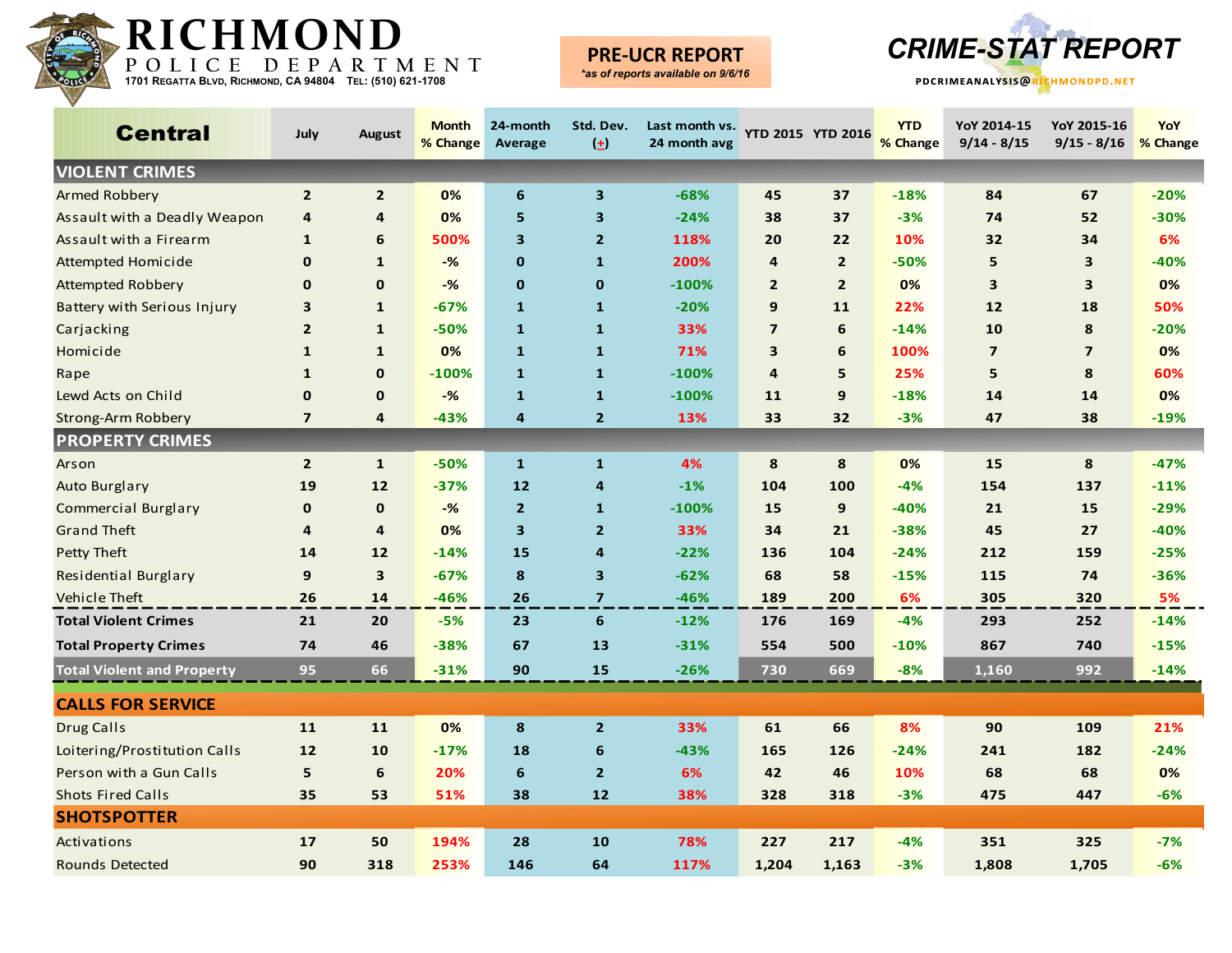

## **PRE-UCR REPORT**



| <b>Central</b>       |              | Apr May Jun |    |              | Jul Aug        | Last 2 month<br>% Change                | Average      | $(\pm)$        | 24-month Std. Dev. Last month vs.<br>24 month avg | YTD 2015 YTD 2016 |                | <b>YTD</b><br>% Change | YoY 2014-15<br>$9/14 - 8/15$ | YoY 2015-16<br>$9/15 - 8/16$ | YoY<br>% Change |
|----------------------|--------------|-------------|----|--------------|----------------|-----------------------------------------|--------------|----------------|---------------------------------------------------|-------------------|----------------|------------------------|------------------------------|------------------------------|-----------------|
| ESTS:                |              |             |    |              |                | and the state of the state of the state |              |                |                                                   |                   |                |                        |                              |                              |                 |
| <b>Adult Arrests</b> | 65           | 53          | 54 | 34           | 54             | 59%                                     | 58           | 10             | $-7%$                                             | 484               | 439            | $-9%$                  | 757                          | 706                          | $-7%$           |
| Juvenile Arrests     | $\mathbf{2}$ | 3           | 1  | 0            | $\overline{a}$ | -%                                      | $\mathbf{3}$ | $\overline{2}$ | 33%                                               | 19                | 21             | 11%                    | 24                           | 38                           | 58%             |
|                      |              |             |    |              |                |                                         |              |                |                                                   |                   |                |                        |                              |                              |                 |
| Felony Arrests       | 31           | 19          | 23 | 16           | 22             | 38%                                     | 23           | 5 <sup>1</sup> | $-4%$                                             | 203               | 177            | $-13%$                 | 306                          | 273                          | $-11%$          |
| Misdemeanor Arrests  | 22           | 18          | 20 | 8            | 19             | 138%                                    | 23           | 6              | $-17%$                                            | 180               | 164            | $-9%$                  | 281                          | 300                          | 7%              |
| <b>Turned Over</b>   | 14           | 19          | 12 | 10           | 17             | 70%                                     | 15           | 5              | 13%                                               | 120               | 119            | $-1%$                  | 194                          | 171                          | $-12%$          |
|                      |              |             |    |              |                |                                         |              |                |                                                   |                   |                |                        |                              |                              |                 |
| Arrestees Booked     | 66           | 56          | 52 | 34           | 56             | 65%                                     | 59           | 10             | $-5%$                                             | 494               | 448            | $-9%$                  | 759                          | 727                          | $-4%$           |
| Arrestees Cited      |              | 0           | 3  | $\mathbf{0}$ | $\mathbf{1}$   | $-$ %                                   | $\mathbf{1}$ | $\overline{2}$ | 0%                                                | $\overline{ }$    | 10             | 43%                    | 16                           | 15                           | $-6%$           |
| Arrestees 849ed      | $\mathbf{0}$ | 0           | 0  | $\mathbf 0$  |                | $-$ %                                   | $\mathbf{0}$ | $\mathbf{1}$   | $-%$                                              | $\overline{2}$    | $\overline{2}$ | 0%                     | 6                            | $\mathbf{2}$                 | $-67%$          |
|                      |              |             |    |              |                |                                         |              |                |                                                   |                   |                |                        |                              |                              |                 |
| <b>Total Arrests</b> | 67           | 56          | 55 | 34           | 58             | 71%                                     | 61           | 11             | $-5%$                                             | 503               | 460            | $-9%$                  | 781                          | 744                          | $-5%$           |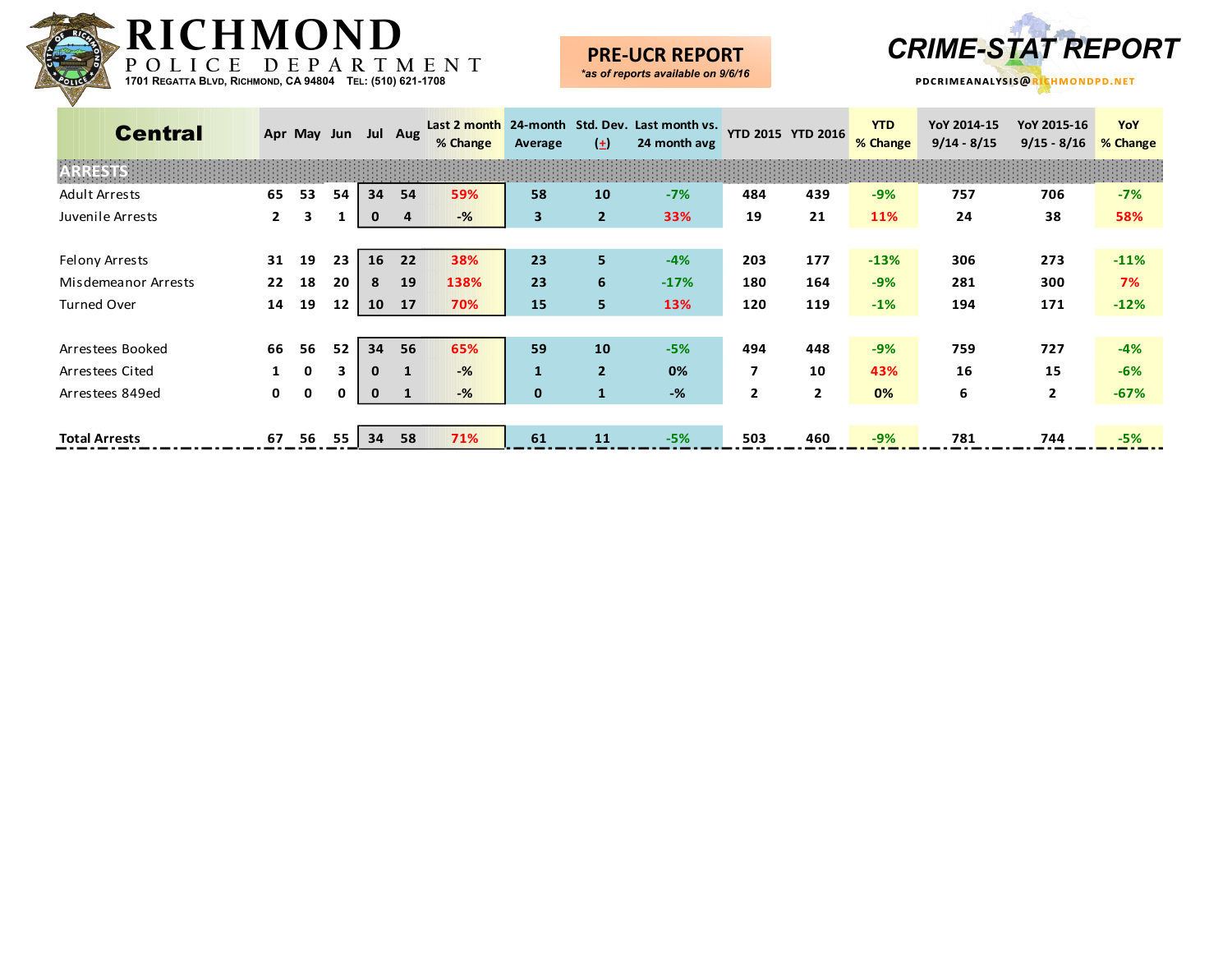

#### **PRE-UCR REPORT** *\*as of reports available on 9/6/16*

**pdcrimeanalysis@richmondpd.net -UCR REPORT** *CRIME-STAT REPORT*

| <b>Beat 4</b>                     | Jul         | Aug | <b>Diff</b><br>$+/-$ | <b>Monthly</b><br>% Change | <b>YTD</b><br>2015 | <b>YTD</b><br>2016 | <b>Diff</b><br>$+/-$ | Year-to-Date<br>% Change |
|-----------------------------------|-------------|-----|----------------------|----------------------------|--------------------|--------------------|----------------------|--------------------------|
|                                   |             |     |                      | <b>Violent Crimes</b>      |                    |                    |                      |                          |
| Armed Robbery                     | 1           | 1   | $\bf{0}$             | 0%                         | 18                 | 22                 | 4                    | 22%                      |
| Assault - Deadly Weapon           | 1           | 2   | 1                    | 100%                       | 10                 | 10                 | 0                    | 0%                       |
| Assault - Firearm                 | 0           | 0   | $\mathbf 0$          | $-$ %                      | 1                  | $\mathbf{2}$       | 1                    | 100%                     |
| Attempted Homicide                | 0           | 0   | $\mathbf{0}$         | $-$ %                      | 1                  | 0                  | $-1$                 | $-100%$                  |
| Attempted Robbery                 | 0           | 0   | 0                    | $-$ %                      | 0                  | 0                  | $\mathbf{0}$         | $-%$                     |
| Battery - Serious Injury          | 0           | 1   | 1                    | $-$ %                      | 3                  | $\mathbf{2}$       | $-1$                 | $-33%$                   |
| Carjacking                        | 1           | 0   | $-1$                 | $-100%$                    | 0                  | 1                  | 1                    | $-$ %                    |
| Homicide                          | 0           | 0   | $\mathbf 0$          | $-$ %                      | 0                  | 0                  | 0                    | $-$ %                    |
| Rape                              | 0           | 0   | 0                    | $-$ %                      | 1                  | 3                  | $\overline{2}$       | 200%                     |
| Lewd Acts on Child                | 0           | 0   | $\mathbf{0}$         | $-$ %                      | $\mathbf{2}$       | 4                  | $\overline{2}$       | 100%                     |
| Strong-Arm Robbery                | $\mathbf 2$ | 4   | 2                    | 100%                       | 12                 | 15                 | 3                    | 25%                      |
|                                   |             |     |                      | <b>Property Crimes</b>     |                    |                    |                      |                          |
| Arson                             | 1           | 0   | $-1$                 | $-100%$                    | 3                  | 3                  | 0                    | 0%                       |
| Auto Burglary                     | 4           | 4   | 0                    | 0%                         | 24                 | 26                 | $\overline{2}$       | 8%                       |
| <b>Commercial Burglary</b>        | 0           | 0   | 0                    | $-$ %                      | 6                  | 4                  | $-2$                 | $-33%$                   |
| <b>Grand Theft</b>                | 0           | 1   | 1                    | $-$ %                      | 10                 | 6                  | $-4$                 | $-40%$                   |
| Petty Theft                       | 4           | 7   | 3                    | 75%                        | 27                 | 23                 | $-4$                 | $-15%$                   |
| <b>Residential Burglary</b>       | 4           | 0   | $-4$                 | $-100%$                    | 24                 | 14                 | $-10$                | $-42%$                   |
| Vehicle Theft                     | 18          | 6   | $-12$                | $-67%$                     | 84                 | 89                 | 5                    | 6%                       |
| <b>Total Violent Crimes</b>       | 5           | 8   | 3                    | 60%                        | 48                 | 59                 | 11                   | 23%                      |
| <b>Total Property Crimes</b>      | 31          | 18  | $-13$                | $-42%$                     | 178                | 165                | $-13$                | $-7%$                    |
| <b>Total Violent and Property</b> | 36          | 26  | $-10$                | $-28%$                     | 226                | 224                | $-2$                 | $-1%$                    |
|                                   |             |     |                      | <b>Calls for Service</b>   |                    |                    |                      |                          |

| <b>Calls for Service</b>     |   |              |      |        |     |     |       |        |  |  |  |  |
|------------------------------|---|--------------|------|--------|-----|-----|-------|--------|--|--|--|--|
| Drug Calls                   |   | 1            | 0    | 0%     | 7   | 10  | 3     | 43%    |  |  |  |  |
| Loitering/Prostitution Calls | 6 | 4            | $-2$ | $-33%$ | 23  | 29  | 6     | 26%    |  |  |  |  |
| Person with a Gun Calls      | 1 | $\mathbf{2}$ | 1    | 100%   | 11  | 8   | -3    | $-27%$ |  |  |  |  |
| <b>Shots Fired Calls</b>     | 9 | 15           | 6    | 67%    | 89  | 82  | -7    | $-8%$  |  |  |  |  |
| <b>Shotspotter</b>           |   |              |      |        |     |     |       |        |  |  |  |  |
| Activations                  | 3 | $12 \,$      | 9    | 300%   | 61  | 51  | $-10$ | $-16%$ |  |  |  |  |
| Rounds Detected              | 3 | 44           | 41   | 1367%  | 335 | 204 | -131  | $-39%$ |  |  |  |  |

| <b>Beat 5</b>                     | Jul          | Aug          | <b>Diff</b><br>$+/-$ | <b>Monthly</b><br>% Change | <b>YTD</b><br>2015 | <b>YTD</b><br>2016 | <b>Diff</b><br>$+/-$ | Year-to-Date<br>% Change |  |  |  |  |  |
|-----------------------------------|--------------|--------------|----------------------|----------------------------|--------------------|--------------------|----------------------|--------------------------|--|--|--|--|--|
|                                   |              |              |                      | <b>Violent Crimes</b>      |                    |                    |                      |                          |  |  |  |  |  |
| Armed Robbery                     | 1            | 0            | $-1$                 | $-100%$                    | 9                  | 6                  | $-3$                 | $-33%$                   |  |  |  |  |  |
| Assault - Deadly Weapon           | 1            | $\mathbf{2}$ | 1                    | 100%                       | 7                  | 12                 | 5                    | 71%                      |  |  |  |  |  |
| Assault - Firearm                 | 1            | $\mathbf{2}$ | 1                    | 100%                       | 7                  | 8                  | 1                    | 14%                      |  |  |  |  |  |
| Attempted Homicide                | 0            | 1            | 1                    | $-$ %                      | 0                  | 1                  | 1                    | $-%$                     |  |  |  |  |  |
| Attempted Robbery                 | 0            | 0            | 0                    | $-$ %                      | 0                  | 1                  | 1                    | $-$ %                    |  |  |  |  |  |
| Battery - Serious Injury          | 1            | 0            | $-1$                 | $-100%$                    | 1                  | $\overline{2}$     | 1                    | 100%                     |  |  |  |  |  |
| Carjacking                        | 0            | 0            | 0                    | $-$ %                      | 2                  | 0                  | $-2$                 | $-100%$                  |  |  |  |  |  |
| Homicide                          | 1            | 1            | 0                    | 0%                         | 1                  | 4                  | 3                    | 300%                     |  |  |  |  |  |
| Rape                              | 0            | 0            | 0                    | $-$ %                      | 0                  | 1                  | 1                    | $-%$                     |  |  |  |  |  |
| Lewd Acts on Child                | 0            | 0            | $\mathbf 0$          | $-$ %                      | 4                  | $\mathbf{2}$       | -2                   | $-50%$                   |  |  |  |  |  |
| Strong-Arm Robbery                | 1            | 0            | $-1$                 | $-100%$                    | 1                  | $\overline{2}$     | 1                    | 100%                     |  |  |  |  |  |
| <b>Property Crimes</b>            |              |              |                      |                            |                    |                    |                      |                          |  |  |  |  |  |
| Arson                             | 0            | 0            | $\mathbf 0$          | $-$ %                      | 4                  | $\overline{2}$     | $-2$                 | $-50%$                   |  |  |  |  |  |
| Auto Burglary                     | 3            | $\mathbf{2}$ | -1                   | $-33%$                     | 18                 | 13                 | -5                   | $-28%$                   |  |  |  |  |  |
| <b>Commercial Burglary</b>        | 0            | 0            | 0                    | $-$ %                      | 1                  | 0                  | $-1$                 | $-100%$                  |  |  |  |  |  |
| <b>Grand Theft</b>                | 1            | 1            | $\mathbf 0$          | 0%                         | 7                  | 3                  | -4                   | $-57%$                   |  |  |  |  |  |
| Petty Theft                       | 3            | 3            | $\mathbf{0}$         | 0%                         | 25                 | 28                 | 3                    | 12%                      |  |  |  |  |  |
| <b>Residential Burglary</b>       | $\mathbf{2}$ | 0            | $-2$                 | $-100%$                    | 20                 | 19                 | $-1$                 | $-5%$                    |  |  |  |  |  |
| Vehicle Theft                     | 3            | 4            | $\mathbf 1$          | 33%                        | 45                 | 50                 | 5                    | 11%                      |  |  |  |  |  |
| <b>Total Violent Crimes</b>       | 6            | 6            | $\bf{0}$             | 0%                         | 32                 | 39                 | $\overline{7}$       | 22%                      |  |  |  |  |  |
| <b>Total Property Crimes</b>      | 12           | 10           | $-2$                 | $-17%$                     | 120                | 115                | -5                   | $-4%$                    |  |  |  |  |  |
| <b>Total Violent and Property</b> | 18           | 16           | $-2$                 | $-11%$                     | 152                | 154                | $\mathbf 2$          | 1%                       |  |  |  |  |  |
|                                   |              |              |                      |                            |                    |                    |                      |                          |  |  |  |  |  |
|                                   |              |              |                      | <b>Calls for Service</b>   |                    |                    |                      |                          |  |  |  |  |  |
| Drug Calls                        | 3            | $\mathbf{2}$ | $-1$                 | $-33%$<br>$\sim$           | 21                 | 18                 | $-3$                 | $-14%$                   |  |  |  |  |  |

| 3                  | $\mathbf{2}$ | $-1$         | $-33%$      | 21  | 18  | -3   | $-14%$     |  |  |  |  |  |
|--------------------|--------------|--------------|-------------|-----|-----|------|------------|--|--|--|--|--|
| 0                  | 0            | 0            | $-$ %       | 42  | 35  | -7   | $-17%$     |  |  |  |  |  |
| 1                  | 1            | 0            | 0%          | 6   | 16  | 10   | 167%       |  |  |  |  |  |
| 14                 | 16           | $\mathbf{2}$ | 14%         | 118 | 117 | $-1$ | $-1%$      |  |  |  |  |  |
| <b>Shotspotter</b> |              |              |             |     |     |      |            |  |  |  |  |  |
| 9                  | 20           | 11           | 122%        | 72  | 87  | 15   | 21%        |  |  |  |  |  |
| 52                 | 177          | 125          | <b>240%</b> | 371 | 541 | 170  | <b>46%</b> |  |  |  |  |  |
|                    |              |              |             |     |     |      |            |  |  |  |  |  |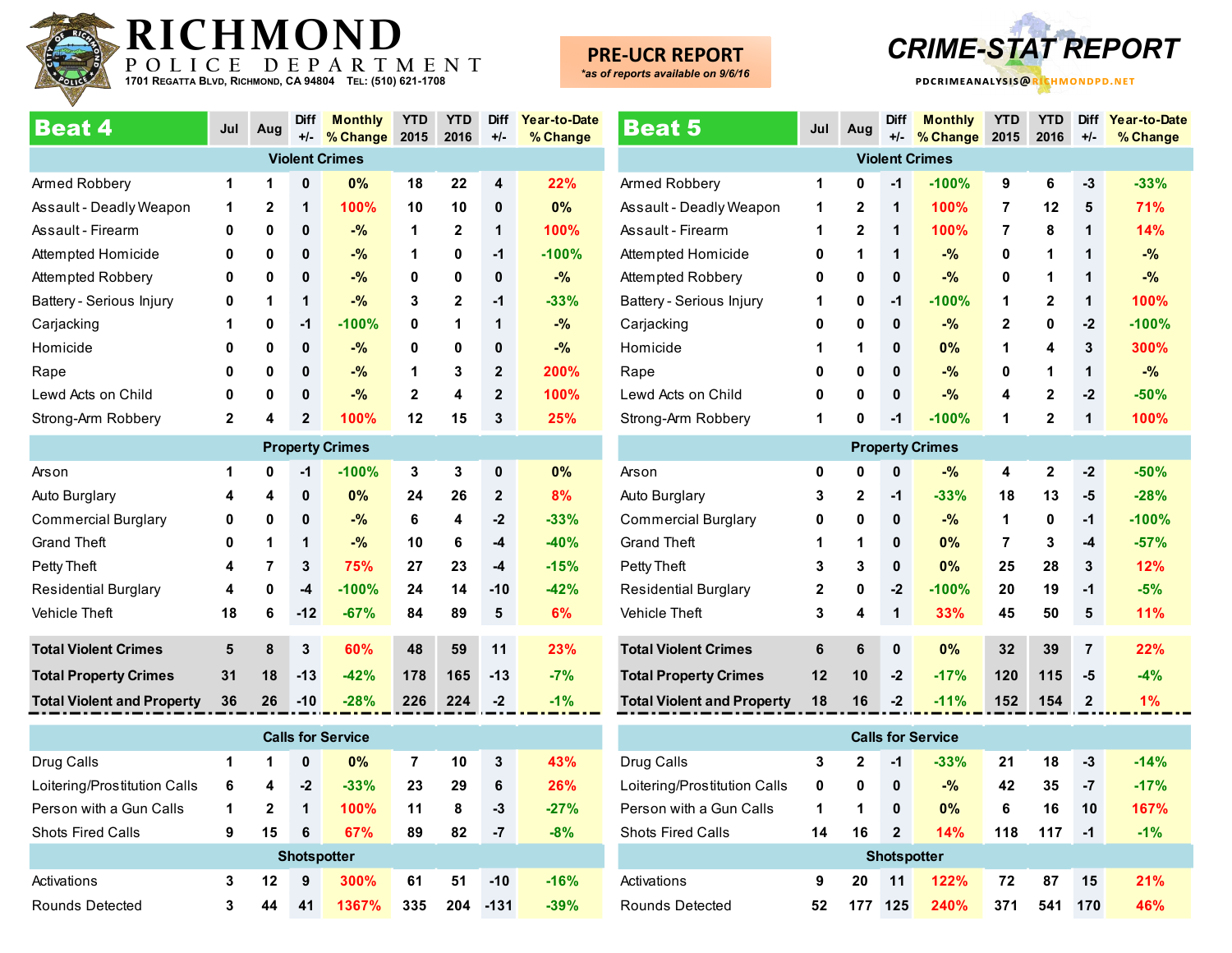

Beat 6 **Jul Aug Diff +/- % Change 2015 Monthly YTD YTD 2016 Diff +/- Year-to-Date % Change** Armed Robbery **0 1 1 -% 11 8 -3 -27%** Assault - Deadly Weapon **2 0 -2 -100% 16 14 -2 -13%** Assault - Firearm **0 4 4 -% 6 12 6 100%** Attempted Homicide **0 0 0 -% 0 1 1 -%** Attempted Robbery **0 0 0 -% 0 1 1 -%** Battery - Serious Injury **2 0 -2 -100% 5 7 2 40%** Carjacking **1 1 0 0% 4 5 1 25%** Homicide **0 0 0 -% 2 2 0 0%** Rape **1 0 -1 -100% 3 2 -1 -33%** Lewd Acts on Child **0 0 0 -% 6 4 -2 -33%** Strong-Arm Robbery **4 0 -4 -100% 12 14 2 17% Violent Crimes Property Crimes**

| <b>FIVACITA AITILES</b>           |    |              |             |        |     |     |                |        |  |  |  |
|-----------------------------------|----|--------------|-------------|--------|-----|-----|----------------|--------|--|--|--|
| Arson                             | 1  | 1            | $\mathbf 0$ | 0%     | 1   | 3   | $\mathbf{2}$   | 200%   |  |  |  |
| Auto Burglary                     | 12 | 6            | -6          | $-50%$ | 60  | 64  | 4              | 7%     |  |  |  |
| <b>Commercial Burglary</b>        | 0  | 0            | $\mathbf 0$ | $-$ %  | 9   | 5   | -4             | $-44%$ |  |  |  |
| <b>Grand Theft</b>                | 3  | $\mathbf{2}$ | $-1$        | $-33%$ | 17  | 14  | $-3$           | $-18%$ |  |  |  |
| Petty Theft                       | 7  | $\mathbf{2}$ | -5          | $-71%$ | 88  | 54  | $-34$          | $-39%$ |  |  |  |
| <b>Residential Burglary</b>       | 3  | 3            | $\mathbf 0$ | $0\%$  | 25  | 25  | $\mathbf 0$    | $0\%$  |  |  |  |
| Vehicle Theft                     | 5  | 4            | $-1$        | $-20%$ | 60  | 62  | $\overline{2}$ | 3%     |  |  |  |
|                                   |    |              |             |        |     |     |                |        |  |  |  |
| <b>Total Violent Crimes</b>       | 10 | 6            | $-4$        | $-40%$ | 65  | 70  | 5              | 8%     |  |  |  |
| <b>Total Property Crimes</b>      | 31 | 18           | $-13$       | $-42%$ | 260 | 227 | $-33$          | $-13%$ |  |  |  |
| <b>Total Violent and Property</b> | 41 | 24           | $-17$       | $-41%$ | 325 | 297 | $-28$          | $-9%$  |  |  |  |
|                                   |    |              |             |        |     |     |                |        |  |  |  |

| <b>Calls for Service</b>     |    |    |    |                    |     |     |       |        |  |  |  |  |
|------------------------------|----|----|----|--------------------|-----|-----|-------|--------|--|--|--|--|
| Drug Calls                   | 7  | 8  | 1  | 14%                | 33  | 39  | 6     | 18%    |  |  |  |  |
| Loitering/Prostitution Calls | 6  | 6  | 0  | 0%                 | 23  | 29  | 6     | 26%    |  |  |  |  |
| Person with a Gun Calls      | 3  | 3  | 0  | 0%                 | 26  | 22  | -4    | $-15%$ |  |  |  |  |
| <b>Shots Fired Calls</b>     | 12 | 22 | 10 | 83%                | 131 | 120 | $-11$ | $-8%$  |  |  |  |  |
|                              |    |    |    | <b>Shotspotter</b> |     |     |       |        |  |  |  |  |
| Activations                  | 5  | 18 | 13 | <b>260%</b>        | 94  | 79  | $-15$ | $-16%$ |  |  |  |  |
| Rounds Detected              | 35 | 97 | 62 | 177%               | 498 | 418 | -80   | $-16%$ |  |  |  |  |

**PRE-UCR REPORT** *\*as of reports available on 9/6/16*

**pdcrimeanalysis@richmondpd.net Property Crime by Beat**

**Year to Date**

**-UCR REPORT** *CRIME-STAT REPORT*

## **Violent Crime by Beat Year to Date**



### **Total Violent and Property Crime by Beat Year to Date**

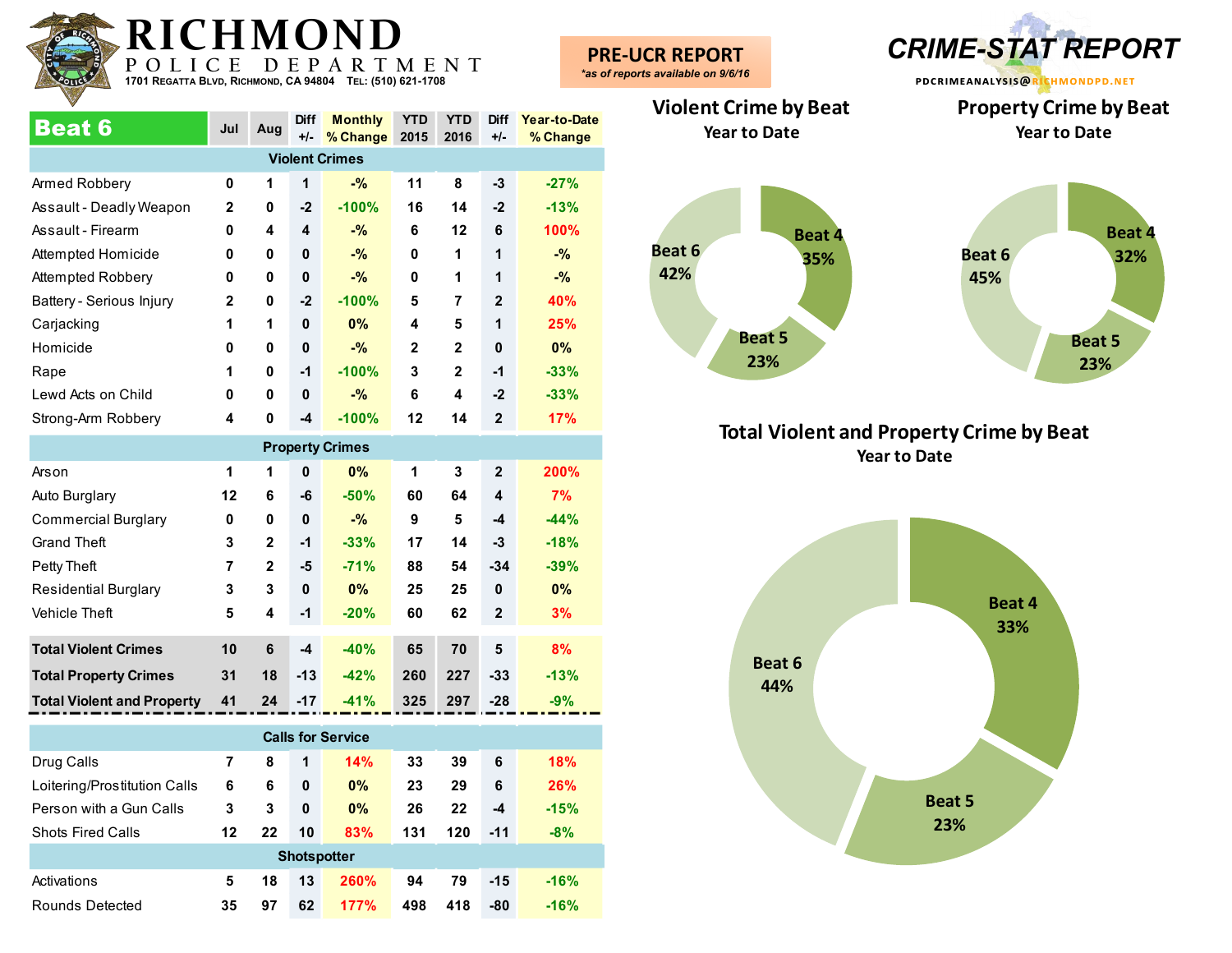

#### **PRE-UCR REPORT** *\*as of reports available on 9/6/16*



| <b>Northern</b>                   | July                    | <b>August</b> | <b>Month</b> | 24-month                | Std. Dev.               | Last month vs. YTD 2015 YTD 2016 |       |                         | <b>YTD</b> | YoY 2014-15   | YoY 2015-16   | <b>YoY</b> |
|-----------------------------------|-------------------------|---------------|--------------|-------------------------|-------------------------|----------------------------------|-------|-------------------------|------------|---------------|---------------|------------|
|                                   |                         |               | % Change     | average                 | $\left( \pm \right)$    | 24-month avg                     |       |                         | % Change   | $9/14 - 8/15$ | $9/15 - 8/16$ | % Change   |
| <b>VIOLENT CRIMES</b>             |                         |               |              |                         |                         |                                  |       |                         |            |               |               |            |
| Armed Robbery                     | $\mathbf{2}$            | 3             | 50%          | 6                       | 4                       | $-49%$                           | 79    | 25                      | $-68%$     | 96            | 45            | $-53%$     |
| Assault with a Deadly Weapon      | 5                       | 3             | $-40%$       | 4                       | $\mathbf{2}$            | $-23%$                           | 34    | 30                      | $-12%$     | 48            | 45            | $-6%$      |
| Assault with a Firearm            | $\mathbf{1}$            | $\mathbf{1}$  | 0%           | $\mathbf{1}$            | $\mathbf{1}$            | 0%                               | 10    | 6                       | $-40%$     | 15            | 9             | $-40%$     |
| Attempted Homicide                | 0                       | 0             | $-%$         | $\mathbf{0}$            | $\mathbf{0}$            | $-100%$                          | 3     | $\mathbf{0}$            | $-100%$    | 4             | $\mathbf{2}$  | $-50%$     |
| <b>Attempted Robbery</b>          | 0                       | 0             | $-%$         | $\mathbf 0$             | $\mathbf 0$             | $-100%$                          | 4     | 0                       | $-100%$    | 4             | $\mathbf{1}$  | $-75%$     |
| Battery with Serious Injury       | $\mathbf{1}$            | 0             | $-100%$      | $\mathbf{1}$            | $\mathbf{1}$            | $-100%$                          | 10    | 11                      | 10%        | 15            | 13            | $-13%$     |
| Carjacking                        | 0                       | 0             | $-%$         | $\mathbf{1}$            | $\mathbf{1}$            | $-100%$                          | 8     | $\overline{\mathbf{z}}$ | $-13%$     | 9             | 9             | 0%         |
| Homicide                          | 0                       | $\mathbf{1}$  | $-%$         | $\mathbf 0$             | $\mathbf{1}$            | 167%                             | 3     | $\mathbf{1}$            | $-67%$     | 3             | 6             | 100%       |
| Rape                              | 3                       | $\mathbf{1}$  | $-67%$       | $\mathbf{1}$            | $\mathbf{1}$            | 20%                              | 6     | 6                       | 0%         | 8             | 12            | 50%        |
| Lewd Acts on Child                | $\mathbf{1}$            | $\mathbf{0}$  | $-100%$      | $\mathbf{1}$            | $\mathbf{1}$            | $-100%$                          | 6     | 5                       | $-17%$     | 10            | 8             | $-20%$     |
| Strong-Arm Robbery                | 3                       | 8             | 167%         | 4                       | $\mathbf{2}$            | 88%                              | 31    | 36                      | 16%        | 50            | 52            | 4%         |
| <b>PROPERTY CRIMES</b>            |                         |               |              |                         |                         |                                  |       |                         |            |               |               |            |
| Arson                             | $\mathbf{1}$            | $\mathbf{2}$  | 100%         | $\mathbf{1}$            | $\mathbf{1}$            | 182%                             | 6     | 10                      | 67%        | 6             | $11$          | 83%        |
| Auto Burglary                     | 36                      | 16            | $-56%$       | 31                      | 13                      | $-48%$                           | 257   | 186                     | $-28%$     | 462           | 282           | $-39%$     |
| Commercial Burglary               | 9                       | 5             | $-44%$       | $\bf 6$                 | $\overline{\mathbf{3}}$ | $-11%$                           | 48    | 45                      | $-6%$      | 69            | 66            | $-4%$      |
| <b>Grand Theft</b>                | 8                       | 19            | 138%         | 11                      | 4                       | 78%                              | 81    | 92                      | 14%        | 126           | 130           | 3%         |
| Petty Theft                       | 32                      | 13            | $-59%$       | 35                      | 13                      | $-63%$                           | 368   | 207                     | $-44%$     | 536           | 297           | $-45%$     |
| Residential Burglary              | 19                      | 16            | $-16%$       | 22                      | 8                       | $-27%$                           | 174   | 144                     | $-17%$     | 310           | 213           | $-31%$     |
| Vehicle Theft                     | 44                      | 34            | $-23%$       | 46                      | $\overline{7}$          | $-25%$                           | 380   | 352                     | $-7%$      | 563           | 532           | $-6%$      |
| <b>Total Violent Crimes</b>       | 16                      | 17            | 6%           | 19                      | 6                       | $-12%$                           | 194   | 127                     | $-35%$     | 262           | 202           | $-23%$     |
| <b>Total Property Crimes</b>      | 149                     | 105           | $-30%$       | 150                     | 29                      | $-30%$                           | 1,314 | 1,036                   | $-21%$     | 2,072         | 1,531         | $-26%$     |
| <b>Total Violent and Property</b> | 165                     | 122           | $-26%$       | 169                     | 31                      | $-28%$                           | 1,508 | 1,163                   | $-23%$     | 2,334         | 1,733         | $-26%$     |
| <b>CALLS FOR SERVICE</b>          |                         |               |              |                         |                         |                                  |       |                         |            |               |               |            |
| Drug Calls                        | 5                       | 6             | 20%          | $\overline{\mathbf{z}}$ | 3                       | $-15%$                           | 62    | 58                      | $-6%$      | 86            | 84            | $-2%$      |
| Loitering/Prostitution Calls      | 18                      | 13            | $-28%$       | 18                      | 6                       | $-27%$                           | 119   | 170                     | 43%        | 187           | 238           | 27%        |
| Person with a Gun Calls           | 3                       | 10            | 233%         | 4                       | $\mathbf{2}$            | 131%                             | 31    | 34                      | 10%        | 48            | 56            | 17%        |
| <b>Shots Fired Calls</b>          | 34                      | 26            | $-24%$       | 27                      | 8                       | $-3%$                            | 220   | 216                     | $-2%$      | 321           | 323           | 1%         |
| <b>SHOTSPOTTER</b>                |                         |               |              |                         |                         |                                  |       |                         |            |               |               |            |
| Activations                       | $\overline{\mathbf{z}}$ | 12            | 71%          | 9                       | 4                       | 27%                              | 60    | 65                      | 8%         | 116           | 110           | -5%        |
| <b>Rounds Detected</b>            | 24                      | 60            | 150%         | 36                      | 22                      | 67%                              | 209   | 289                     | 38%        | 333           | 528           | 59%        |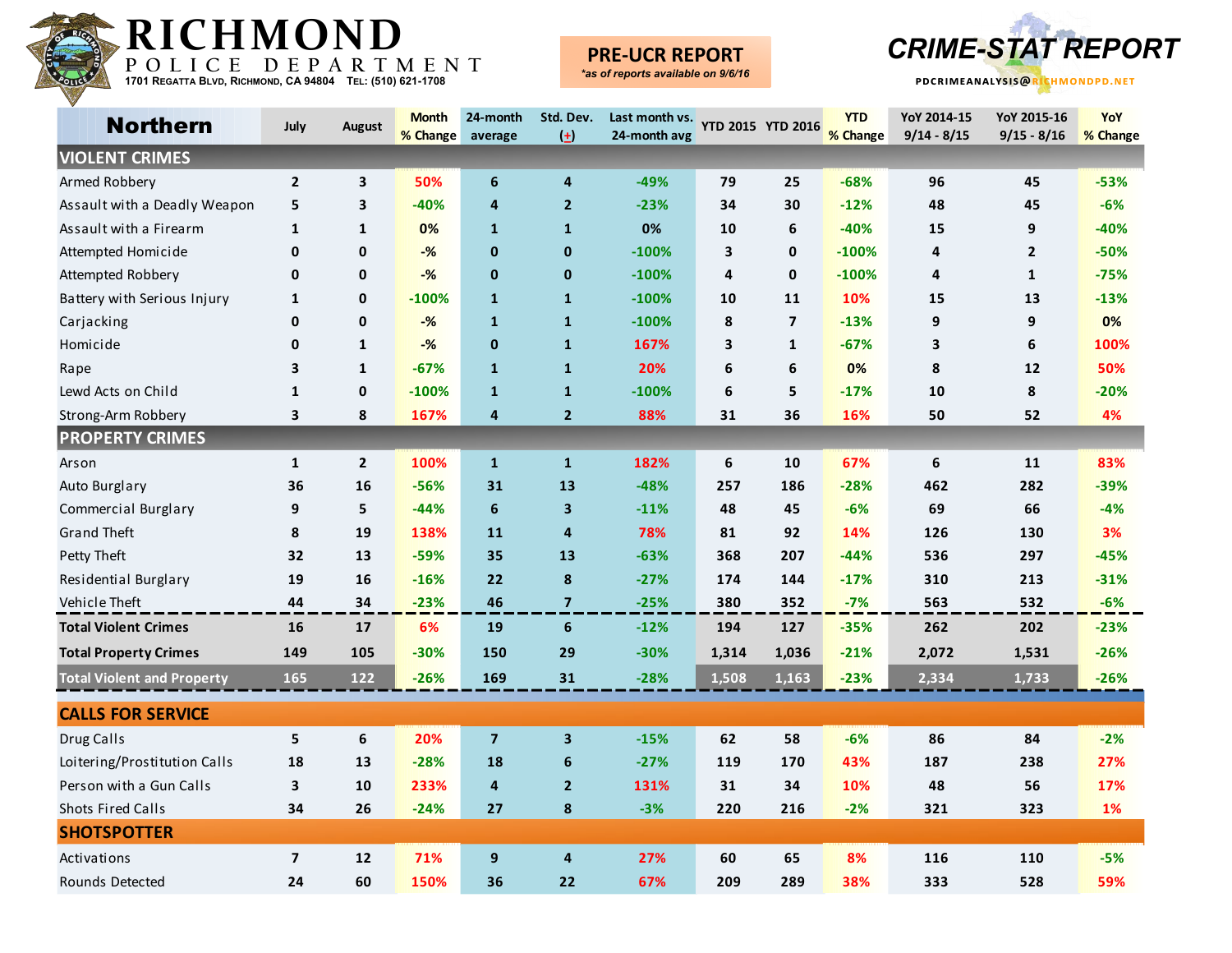

## **PRE-UCR REPORT**



| <b>Northern</b>      |    | Apr May Jun |    |                | Jul Aug      | % Change | average        | $\left( \pm \right)$ | Last 2 month 24-month Std. Dev. Last month vs.<br>24-month avg |     | <b>YTD 2015 YTD 2016</b> | <b>YTD</b><br>% Change | YoY 2014-15<br>$9/14 - 8/15$ | YoY 2015-16<br>$9/15 - 8/16$ | YoY<br>% Change |
|----------------------|----|-------------|----|----------------|--------------|----------|----------------|----------------------|----------------------------------------------------------------|-----|--------------------------|------------------------|------------------------------|------------------------------|-----------------|
|                      |    |             |    |                |              |          |                |                      |                                                                |     |                          |                        |                              |                              |                 |
| <b>Adult Arrests</b> | 58 | 57          | 44 | 47             | 36           | $-23%$   | 55             | 11                   | $-35%$                                                         | 466 | 401                      | $-14%$                 | 723                          | 597                          | $-17%$          |
| Juvenile Arrests     | 4  |             | 0  |                |              | 0%       | $\mathbf{3}$   | 3                    | $-67%$                                                         | 31  | 12                       | $-61%$                 | 42                           | 41                           | $-2%$           |
|                      |    |             |    |                |              |          |                |                      |                                                                |     |                          |                        |                              |                              |                 |
| Felony Arrests       | 25 | 17          | 19 | 21             | 13           | $-38%$   | 22             | $\overline{7}$       | $-41%$                                                         | 182 | 153                      | $-16%$                 | 289                          | 242                          | $-16%$          |
| Misdemeanor Arrests  | 26 | 24          | 18 | 14             | <b>16</b>    | 14%      | 24             | 6                    | $-33%$                                                         | 198 | 164                      | $-17%$                 | 311                          | 262                          | $-16%$          |
| <b>Turned Over</b>   | 11 | 17          |    | 13             | 8            | $-38%$   | 12             | 3                    | $-33%$                                                         | 117 | 96                       | $-18%$                 | 165                          | 134                          | $-19%$          |
|                      |    |             |    |                |              |          |                |                      |                                                                |     |                          |                        |                              |                              |                 |
| Arrestees Booked     | 61 | 58          | 39 | 43             | 36           | $-16%$   | 56             | 11                   | $-36%$                                                         | 483 | 394                      | $-18%$                 | 740                          | 615                          | $-17%$          |
| Arrestees Cited      |    | 0           | 4  | 3              |              | $-67%$   | $\overline{2}$ | $\overline{2}$       | $-50%$                                                         | 11  | 14                       | 27%                    | 21                           | 18                           | $-14%$          |
| Arrestees 849ed      | 0  | 0           |    | $\overline{2}$ | $\mathbf{0}$ | $-100%$  | $\mathbf{0}$   | 1                    | $-%$                                                           | 3   | 5                        | 67%                    | 4                            | 5                            | 25%             |
|                      |    |             |    |                |              |          |                |                      |                                                                |     |                          |                        |                              |                              |                 |
| <b>Total Arrests</b> | 62 | 58          | 44 | 48             | 37           | $-23%$   | 58             | 11                   | $-36%$                                                         | 497 | 413                      | $-17%$                 | 765                          | 638                          | $-17%$          |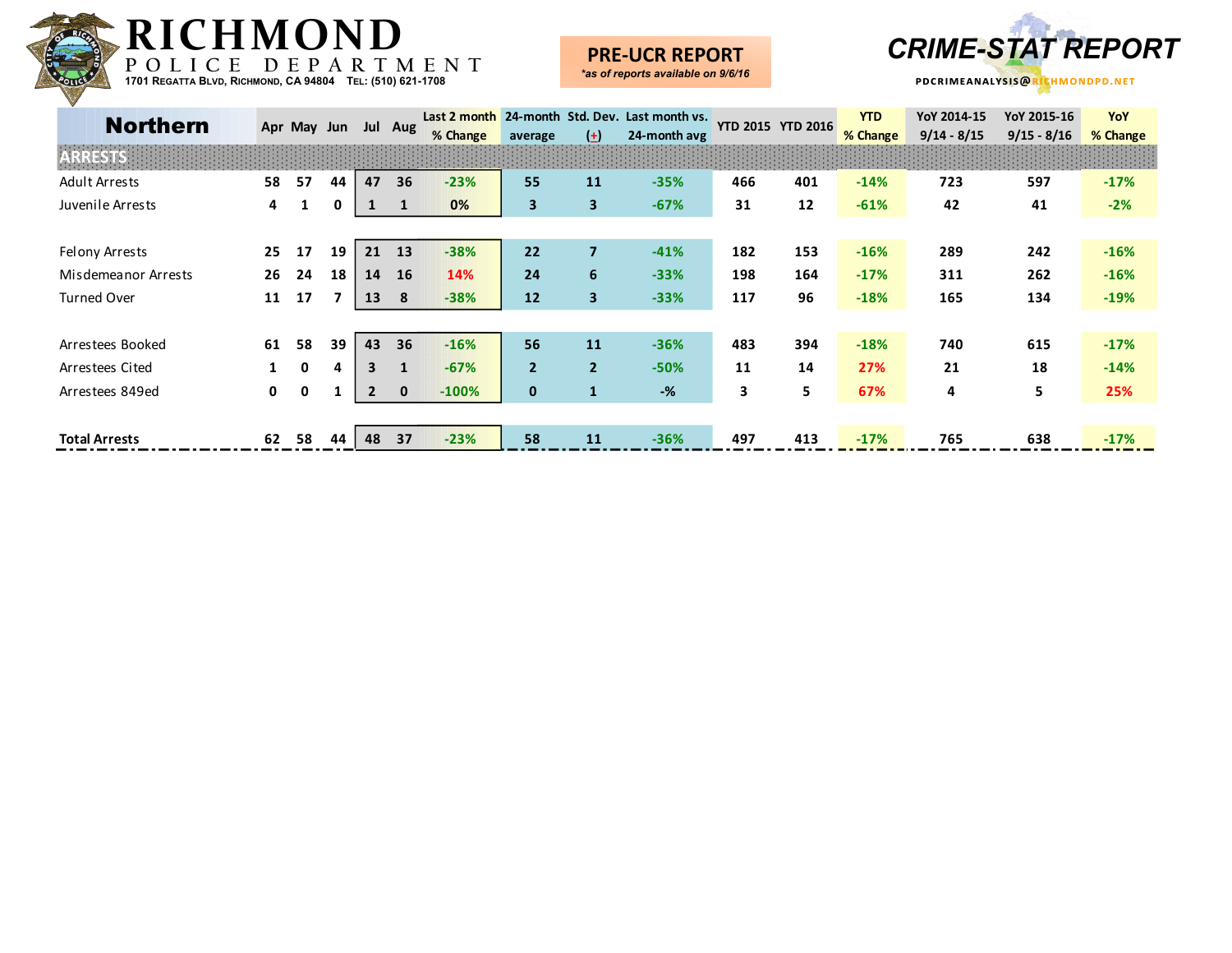

**PRE-UCR REPORT** *\*as of reports available on 9/6/16*



| <b>Beat 7</b>            | Jul          | Aug          | <b>Diff</b>  | <b>Monthly</b>        | <b>YTD</b>   | <b>YTD</b> | <b>Diff</b>    | Year-to-Date |
|--------------------------|--------------|--------------|--------------|-----------------------|--------------|------------|----------------|--------------|
|                          |              |              | $+/-$        | % Change              | 2015         | 2016       | $+/-$          | % Change     |
|                          |              |              |              | <b>Violent Crimes</b> |              |            |                |              |
| Armed Robbery            | $\mathbf{2}$ | 3            | 1            | 50%                   | 56           | 15         | $-41$          | $-73%$       |
| Assault - Deadly Weapon  | 3            | $\mathbf{2}$ | $-1$         | $-33%$                | 19           | 19         | 0              | 0%           |
| Assault - Firearm        | 1            | 1            | 0            | $0\%$                 | $\mathbf{2}$ | 4          | $\mathbf{2}$   | 100%         |
| Attempted Homicide       | 0            | 0            | 0            | $-$ %                 | 1            | 0          | $-1$           | $-100%$      |
| Attempted Robbery        | 0            | 0            | 0            | $-$ %                 | 4            | 0          | $-4$           | $-100%$      |
| Battery - Serious Injury | 0            | 0            | 0            | $-$ %                 | 5            | 7          | $\mathbf{2}$   | <b>40%</b>   |
| Carjacking               | 0            | 0            | 0            | $-$ %                 | 7            | 5          | $-2$           | $-29%$       |
| Homicide                 | 0            | 1            | 1            | $-$ %                 | 3            | 1          | $-2$           | $-67%$       |
| Rape                     | 2            | 1            | -1           | $-50%$                | 3            | 7          | 4              | 133%         |
| Lewd Acts on Child       | 0            | 0            | 0            | $-$ %                 | 1            | 2          | 1              | 100%         |
| Strong-Arm Robbery       | 2            | 4            | $\mathbf{2}$ | 100%                  | 18           | 25         | $\overline{7}$ | 39%          |
|                          |              |              |              |                       |              |            |                |              |

| <b>Property Crimes</b>            |              |              |                |        |     |     |        |        |  |  |  |  |
|-----------------------------------|--------------|--------------|----------------|--------|-----|-----|--------|--------|--|--|--|--|
| Arson                             | 1            | $\mathbf{2}$ | 1              | 100%   | 4   | 9   | 5      | 125%   |  |  |  |  |
| Auto Burglary                     | 19           | 6            | $-13$          | $-68%$ | 99  | 83  | $-16$  | $-16%$ |  |  |  |  |
| <b>Commercial Burglary</b>        | 3            | 3            | $\mathbf 0$    | $0\%$  | 23  | 19  | $-4$   | $-17%$ |  |  |  |  |
| <b>Grand Theft</b>                | $\mathbf{2}$ | 9            | $\overline{7}$ | 350%   | 29  | 38  | 9      | 31%    |  |  |  |  |
| Petty Theft                       | 12           | 8            | $-4$           | $-33%$ | 153 | 92  | -61    | $-40%$ |  |  |  |  |
| <b>Residential Burglary</b>       | 10           | 7            | -3             | $-30%$ | 106 | 68  | $-38$  | $-36%$ |  |  |  |  |
| <b>Vehicle Theft</b>              | 28           | 21           | -7             | $-25%$ | 224 | 212 | $-12$  | $-5%$  |  |  |  |  |
|                                   |              |              |                |        |     |     |        |        |  |  |  |  |
| <b>Total Violent Crimes</b>       | 10           | 12           | $\mathbf{2}$   | 20%    | 119 | 85  | $-34$  | $-29%$ |  |  |  |  |
| <b>Total Property Crimes</b>      | 75           | 56           | $-19$          | $-25%$ | 638 | 521 | $-117$ | $-18%$ |  |  |  |  |
| <b>Total Violent and Property</b> | 85           | 68           | $-17$          | $-20%$ | 757 | 606 | $-151$ | $-20%$ |  |  |  |  |

| <b>Calls for Service</b>     |              |         |              |                    |     |     |       |        |  |  |  |  |
|------------------------------|--------------|---------|--------------|--------------------|-----|-----|-------|--------|--|--|--|--|
| Drug Calls                   | $\mathbf{2}$ | 4       | $\mathbf{2}$ | 100%               | 29  | 25  | -4    | $-14%$ |  |  |  |  |
| Loitering/Prostitution Calls | 18           | $12 \,$ | -6           | $-33%$             | 103 | 156 | 53    | 51%    |  |  |  |  |
| Person with a Gun Calls      | $\mathbf{2}$ | 6       | 4            | 200%               | 17  | 23  | 6     | 35%    |  |  |  |  |
| <b>Shots Fired Calls</b>     | 13           | 17      | 4            | 31%                | 137 | 118 | $-19$ | $-14%$ |  |  |  |  |
|                              |              |         |              | <b>Shotspotter</b> |     |     |       |        |  |  |  |  |
| Activations                  | 3            | 9       | 6            | <b>200%</b>        | 48  | 45  | -3    | $-6%$  |  |  |  |  |
| Rounds Detected              | 9            | 35      | 26           | <b>289%</b>        | 172 | 180 | 8     | 5%     |  |  |  |  |

| Beat 8                            | Jul          | Aug            | <b>Diff</b><br>$+/-$ | <b>Monthly</b><br>% Change | <b>YTD</b><br>2015 | <b>YTD</b><br>2016 | <b>Diff</b><br>$+/-$    | Year-to-Date<br>% Change |
|-----------------------------------|--------------|----------------|----------------------|----------------------------|--------------------|--------------------|-------------------------|--------------------------|
|                                   |              |                |                      | <b>Violent Crimes</b>      |                    |                    |                         |                          |
| Armed Robbery                     | 0            | 0              | $\bf{0}$             | $-$ %                      | 8                  | 8                  | $\mathbf 0$             | 0%                       |
| Assault - Deadly Weapon           | $\mathbf{2}$ | 1              | $-1$                 | $-50%$                     | 8                  | 12                 | 4                       | 50%                      |
| Assault - Firearm                 | 0            | 0              | 0                    | $-$ %                      | 3                  | 1                  | $-2$                    | $-67%$                   |
| Attempted Homicide                | 0            | 0              | 0                    | $-$ %                      | 1                  | 0                  | $-1$                    | $-100%$                  |
| Attempted Robbery                 | 0            | 0              | 0                    | $-$ %                      | 0                  | 0                  | 0                       | $-$ %                    |
| Battery - Serious Injury          | 1            | 0              | -1                   | $-100%$                    | 4                  | 4                  | $\bf{0}$                | 0%                       |
| Carjacking                        | 0            | 0              | 0                    | $-$ %                      | 1                  | 1                  | $\mathbf{0}$            | 0%                       |
| Homicide                          | 0            | 0              | 0                    | $-$ %                      | 0                  | 0                  | $\mathbf{0}$            | $-$ %                    |
| Rape                              | 1            | 0              | $-1$                 | $-100%$                    | $\mathbf 2$        | 1                  | $-1$                    | $-50%$                   |
| Lewd Acts on Child                | 1            | 0              | $-1$                 | $-100%$                    | $\mathbf{2}$       | $\mathbf 2$        | $\mathbf{0}$            | 0%                       |
| Strong-Arm Robbery                | 1            | 4              | 3                    | 300%                       | 6                  | 10                 | $\overline{\mathbf{4}}$ | 67%                      |
|                                   |              |                |                      | <b>Property Crimes</b>     |                    |                    |                         |                          |
| Arson                             | 0            | 0              | 0                    | $-$ %                      | $\boldsymbol{2}$   | $\mathbf{2}$       | $\mathbf 0$             | $0\%$                    |
| Auto Burglary                     | 14           | 10             | $-4$                 | $-29%$                     | 125                | 82                 | $-43$                   | $-34%$                   |
| <b>Commercial Burglary</b>        | 6            | $\overline{2}$ | $-4$                 | $-67%$                     | 19                 | 24                 | 5                       | 26%                      |
| <b>Grand Theft</b>                | 6            | $\overline{7}$ | 1                    | 17%                        | 30                 | 46                 | 16                      | 53%                      |
| Petty Theft                       | 17           | 5              | $-12$                | $-71%$                     | 161                | 89                 | $-72$                   | $-45%$                   |
| <b>Residential Burglary</b>       | 3            | 5              | $\overline{2}$       | 67%                        | 34                 | 39                 | 5                       | 15%                      |
| Vehicle Theft                     | 11           | 11             | $\pmb{0}$            | 0%                         | 99                 | 107                | 8                       | 8%                       |
| <b>Total Violent Crimes</b>       | 6            | 5              | $-1$                 | $-17%$                     | 35                 | 39                 | $\overline{\mathbf{4}}$ | 11%                      |
| <b>Total Property Crimes</b>      | 57           | 40             | $-17$                | $-30%$                     | 470                | 389                | $-81$                   | $-17%$                   |
| <b>Total Violent and Property</b> | 63           | 45             | $-18$                | $-29%$                     | 505                | 428                | $-77$                   | $-15%$                   |

| <b>Calls for Service</b>     |    |    |                    |        |    |     |    |            |  |  |  |  |
|------------------------------|----|----|--------------------|--------|----|-----|----|------------|--|--|--|--|
| Drug Calls                   | 3  | 1  | $-2$               | $-67%$ | 24 | 23  | -1 | $-4%$      |  |  |  |  |
| Loitering/Prostitution Calls | 0  | 1  | 1                  | $-$ %  | 14 | 13  | -1 | $-7%$      |  |  |  |  |
| Person with a Gun Calls      | 1  | 4  | 3                  | 300%   | 10 | 11  | 1  | 10%        |  |  |  |  |
| <b>Shots Fired Calls</b>     | 16 | 9  | $-7$               | $-44%$ | 66 | 80  | 14 | 21%        |  |  |  |  |
|                              |    |    | <b>Shotspotter</b> |        |    |     |    |            |  |  |  |  |
| Activations                  | 4  | 3  | -1                 | $-25%$ | 12 | 20  | 8  | <b>67%</b> |  |  |  |  |
| Rounds Detected              | 15 | 25 | 10                 | 67%    | 37 | 109 | 72 | 195%       |  |  |  |  |